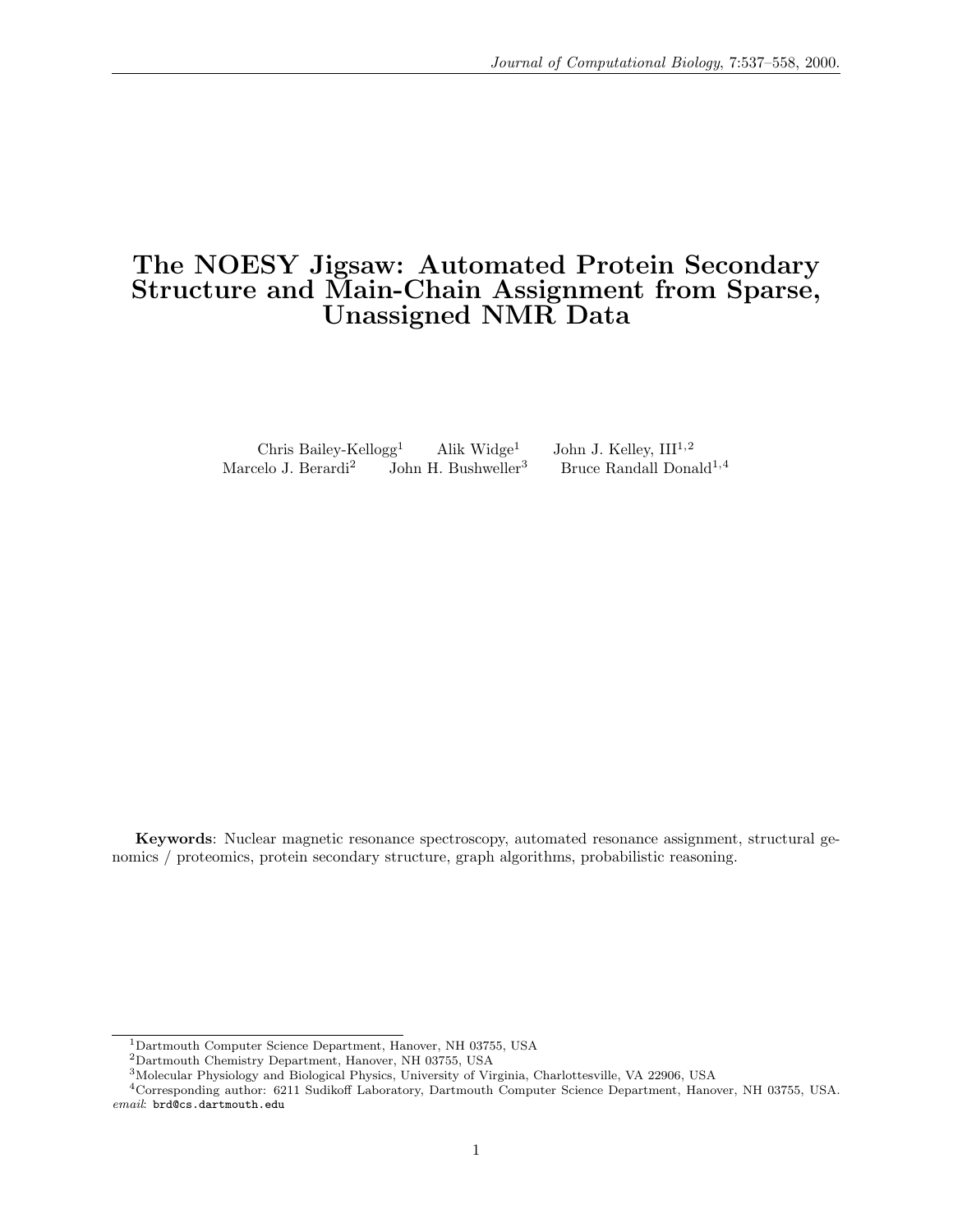#### Abstract

High-throughput, data-directed computational protocols for Structural Genomics (or Proteomics) are required in order to evaluate the protein products of genes for structure and function at rates comparable to current gene-sequencing technology. This paper presents the JIGSAW algorithm, a novel highthroughput, automated approach to protein structure characterization with nuclear magnetic resonance (NMR). Jigsaw applies graph algorithms and probabilistic reasoning techniques, enforcing first-principles consistency rules in order to overcome a 5-10% signal-to-noise ratio. It consists of two main components: (1) graph-based secondary structure pattern identification in unassigned heteronuclear NMR data, and (2) assignment of spectral peaks by probabilistic alignment of identified secondary structure elements against the primary sequence. Deferring assignment eliminates the bottleneck faced by traditional approaches, which begin by correlating peaks among dozens of experiments. Jigsaw utilizes only four experiments, none of which requires <sup>13</sup>C-labeled protein, thus dramatically reducing both the amount and expense of wet lab molecular biology and the total spectrometer time. Results for three test proteins demonstrate that JIGSAW correctly identifies 79-100% of  $\alpha$ -helical and 46-65% of  $\beta$ -sheet NOE connectivities, and correctly aligns 33-100% of secondary structure elements. Jigsaw is very fast, running in minutes on a Pentium-class Linux workstation. This approach yields quick and reasonably accurate (as opposed to the traditional slow and extremely accurate) structure calculations. It could be useful for quick structural assays to speed data to the biologist early in an investigation, and could in principle be applied in an automation-like fashion to a large fraction of the proteome.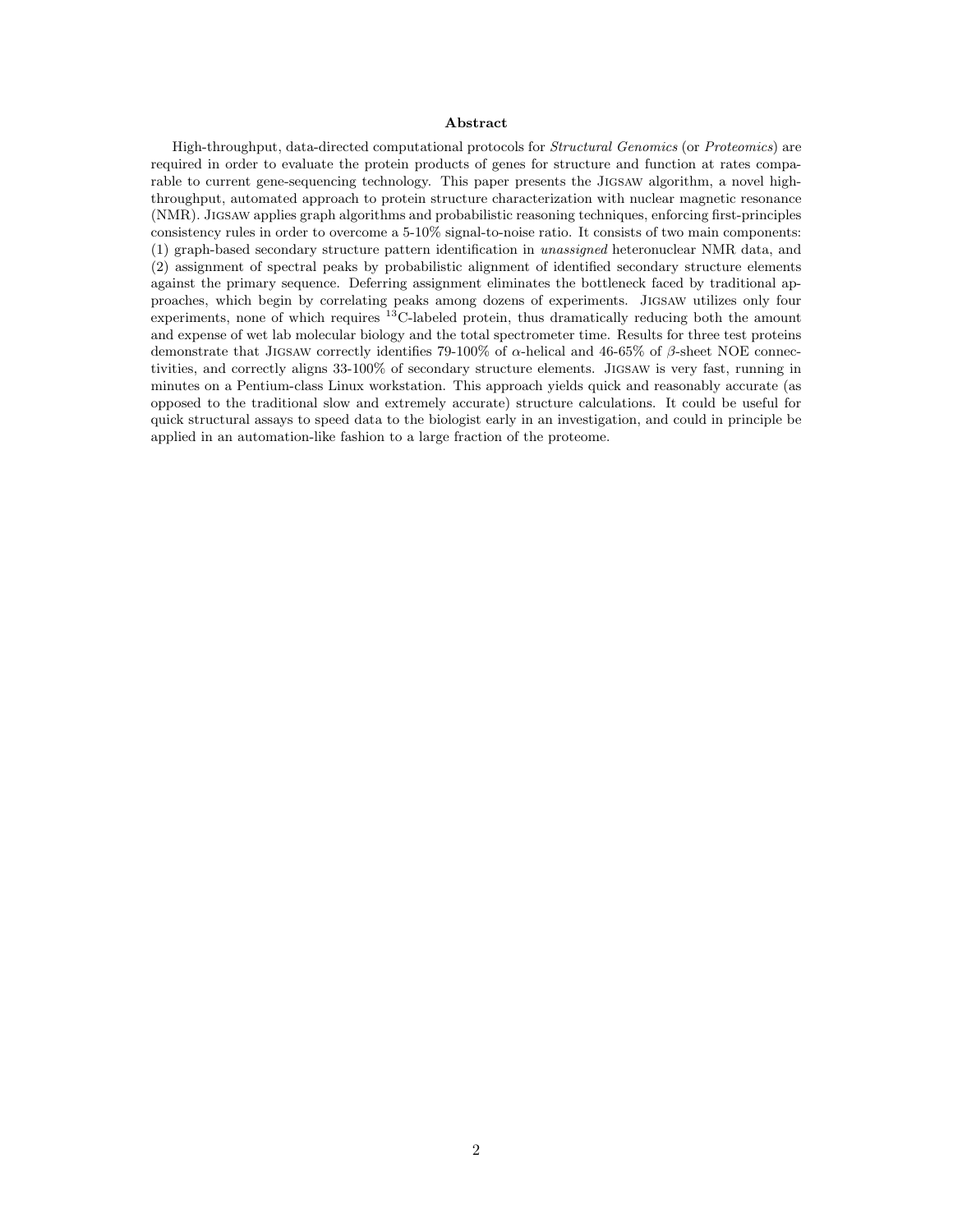# 1 Introduction

Modern automated techniques are revolutionizing many aspects of biology, for example, supporting extremely fast gene sequencing and massively parallel gene expression testing (e.g. [5, 18, 20]). Protein structure determination, however, remains a long, hard, and expensive task. High-throughput structural genomics is required in order to apply modern techniques such as computer-aided drug design on a much larger scale. In particular, a key bottleneck in structure determination by nuclear magnetic resonance (NMR) is the resonance assignment problem — the mapping of spectral peaks to tuples of interacting atoms in a protein. For example, spectral peaks in a 3D nuclear Overhauser enhancement spectroscopy (NOESY) experiment establish distance restraints on a protein's structure by identifying pairs of protons interacting through space. Assignment is also directly useful in techniques such as structure-activity relation (SAR) by NMR [35, 16] and chemical shift mapping [6], which compare NMR spectra for an isolated protein and a protein-ligand or protein-protein complex.

Jigsaw is a novel algorithm for automated main-chain assignment and secondary structure determination. It has been successfully applied to experimental spectra for three different proteins: Human Glutaredoxin [38], Core Binding Factor-Beta [19], and Vaccinia Glutaredoxin-1 [22]. In order to enable high-throughput data collection, Jigsaw utilizes only four NMR experiments: heteronuclear single quantum coherence spectroscopy (HSQC),  $H^{N}-H^{\alpha}$ -correlation spectroscopy (HNHA), 80 ms total correlation spectroscopy (TOCSY), and NOESY. This set of experiments requires only days of spectrometer time, rather than the months required for the traditional set of dozens of experiments. Furthermore, JIGSAW only requires a protein to be  $^{15}$ Nlabeled, a much cheaper and easier process than <sup>13</sup>C labeling. From a computational standpoint, JIGSAW adopts a minimalist approach, demonstrating the large amount of information available in a few key spectra.

Given the set of four spectra listed above, JIGSAW identifies spectral peaks belonging to secondary structure elements, and assigns them to the corresponding residues in the protein's primary sequence. In contrast to theoretical and statistical approaches for secondary structure (e.g. [9, 8]) and global fold (e.g. [39]), Jigsaw works in a data-driven manner. The continued necessity of experimental approaches is illustrated by the fact that one of our test proteins,  $CBF-\beta$ , has a unique fold, so that homology-based structure determination would not be applicable. In contrast to secondary structure predictors, Jigsaw provides not only an indication of secondary structure, but also tertiary β-sheet connectivity. Finally, as noted above, the spectral assignment produced by Jigsaw is itself an important product. One use of assigned NMR data in addition to structure determination is the analysis of protein structural dynamics from nuclear spin relaxation (e.g. [31, 30, 21]). Assignment is necessary to determine the residues implicated in the dynamics data. Another important use of NMR assignments, previously mentioned, is SAR by NMR, one of the most important recent breakthroughs in experimental methods for high-throughput drug activity screening. Even if a crystal structure is already known, these studies perform NMR experiments in order to analyze chemical shift changes and determine ligand binding modes. Jigsaw offers a high-throughput mechanism for the required assignment process.

In order to identify and assign spectral peaks belonging to secondary structure, Jigsaw relies on two key insights: *graph-based secondary structure pattern discovery*, and *assignment by alignment*. Atoms in regular secondary structure interact in prototypical patterns experimentally observable in a NOESY spectrum. Traditional NMR techniques determine residue sequentiality from a set of through-bond experiments, and then use NOE connectivities to test the secondary structure type of the residues. Jigsaw, on the other hand, starts by looking for these patterns, and uses their existence as evidence of residue sequentiality. Jigsaw applies a set of first-principles constraints on valid groups of NOE interactions to manage the large search space of possible secondary structure patterns. Subsequently, Jigsaw assigns spectral peaks by aligning identified residue sequences to the protein's primary sequence. To do this, Jigsaw uses side-chain peaks identified in a TOCSY spectrum to estimate probable amino acid types for the residue sequence. It finds such a sequence in the protein's primary sequence, and assigns the spectral data accordingly.

In its philosophy of starting with NOESY connectivities, Jigsaw is in the same spirit as the partially automated Main-Chain Directed (MCD) approach of Wand and co-workers (e.g. [37, 10, 29]). MCD was developed for homonuclear spectra, and was applied to experimental data for only one small protein, human Ubiquitin [37]. Jigsaw, on the other hand, is fully automated and has been successfully applied to experimental heteronuclear spectra for three different larger proteins (for example,  $CBF-\beta$  is nearly twice the size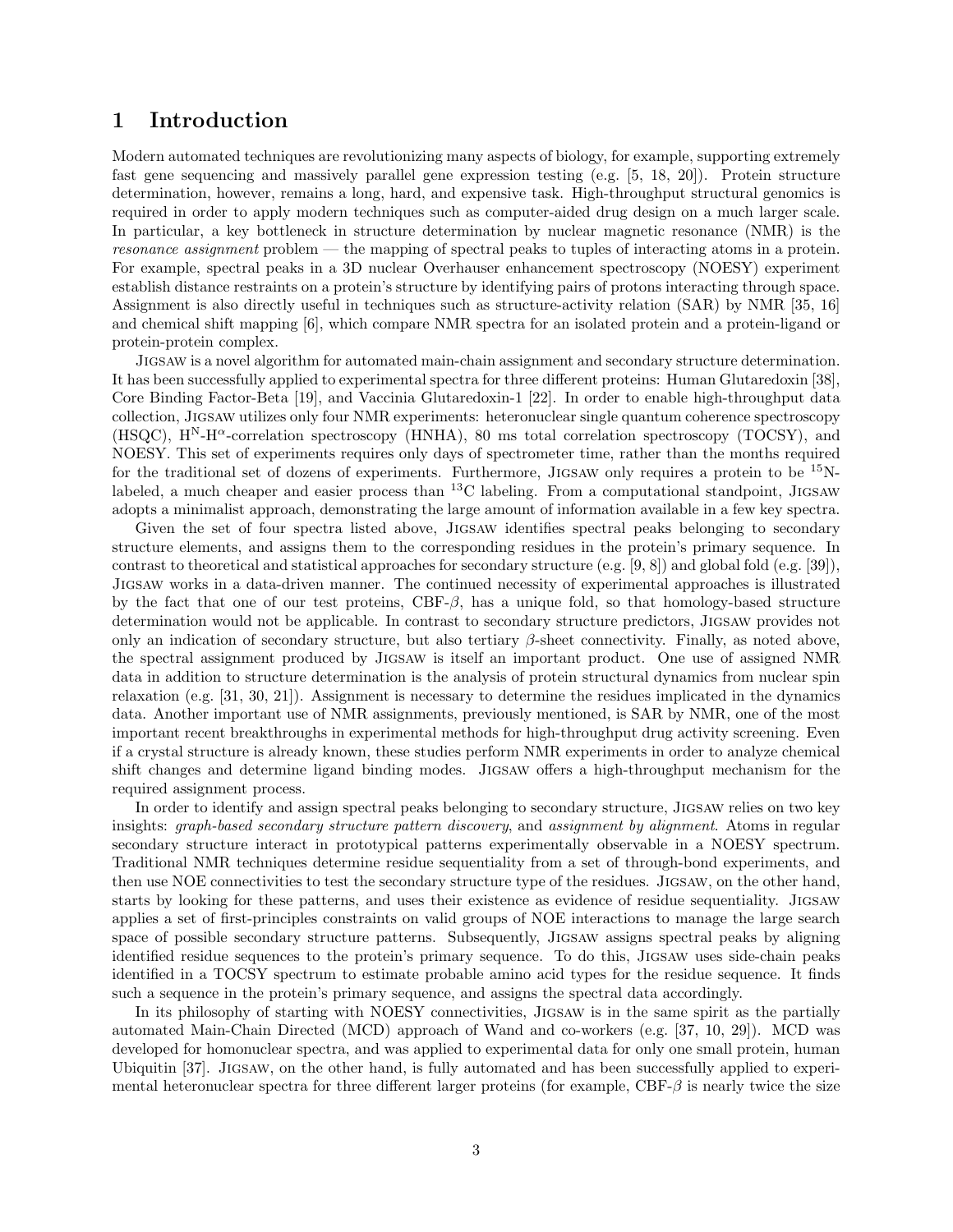of Ubiquitin). Jigsaw takes the steps necessary to deal with the significant amount of degeneracy in spectra for large proteins; it also provides a formal graph-theoretic framework for understanding and analyzing the algorithm. Finally, Jigsaw utilizes a novel TOCSY-based method for aligning residue sequences to the primary sequence.

The Jigsaw and MCD approaches differ greatly from other (automated and partially automated) assignment protocols used today in the NMR community. Most modern approaches rely on a large suite of <sup>13</sup>C-labeled triple resonance NMR spectra (e.g. HNCA, HNCACB, HN(CO)CACB, ...), either to establish sequential connectivities by through-bond experiments (e.g. AUTOASSIGN [46] and PASTA [25]), or to match chemical shift patterns (e.g. [26] and [7]). As previously discussed, Jigsaw requires only four spectra, making it much more suitable for high-throughput studies. Many automated assignment packages boot-strap the assignment process. For example, Noah [27, 28] uses assignments from through-bond spectra to assign the NOESY. Garant [2] correlates observed peaks across multiple spectra with peaks predicted by a sophisticated model. Partially-computed structures can be used to refine peak predictions (e.g. [17], [28], [32]).

The <sup>13</sup>C labeling of a protein required by most automated assignment approaches is quite expensive, making these approaches unsuitable for large-scale structural studies. In return, these protocols yield a great deal of information (e.g. extensive side chain interactions). In contrast, Jigsaw is much cheaper and faster, but does not obtain as much information. Thus Jigsaw is especially suitable for quick structural assays to speed data to the biologist early in an investigation, and could in principle be applied in an automation-like fashion to a large fraction of the proteome. Furthermore, the Jigsaw approach could also both help and benefit from current work on large proteins and sparse NOE sets. For example, protocols developed for the analysis of large proteins use complete predeuteration to alleviate spectral crowding and to sharpen resolution in NOESY spectra [14, 40, 12]. These protocols yield only  $H<sup>N</sup>$ -H<sup>N</sup> interactions and perhaps sparse  $H^{N-1}H$  interactions, yet have proven useful in structural studies even though they do not yield the extensive amount of information used by most <sup>13</sup>C-based approaches. Synergies between such protocols and Jigsaw work in both directions. On one hand, JIGSAW also uses  $H^N$ - $H^N$  and sparse  $H^{N-1}H$  interactions to perform its assignment, and thus the protocols could be combined for studies of larger proteins. On the other hand, Jigsaw could potentially compute complete three-dimensional structures even with its limited set of spectra by leveraging the techniques developed to determine global folds from sparse NOEs (e.g. [1, 43, 36]).

Solving the NMR jigsaw puzzle raises a number of interesting algorithmic pattern-matching and combinatorial issues. This paper presents an analysis of the problem, algorithms to solve it, and experimental results. Section 2 reviews the information content available in the NMR spectra used by Jigsaw. Section 3 presents the graph-based formalism and algorithm for finding secondary structure elements in NOESY spectra. Section 4 discusses the alignment process. Sections 3.3 and 4.1 provide results on experimental data from three different proteins.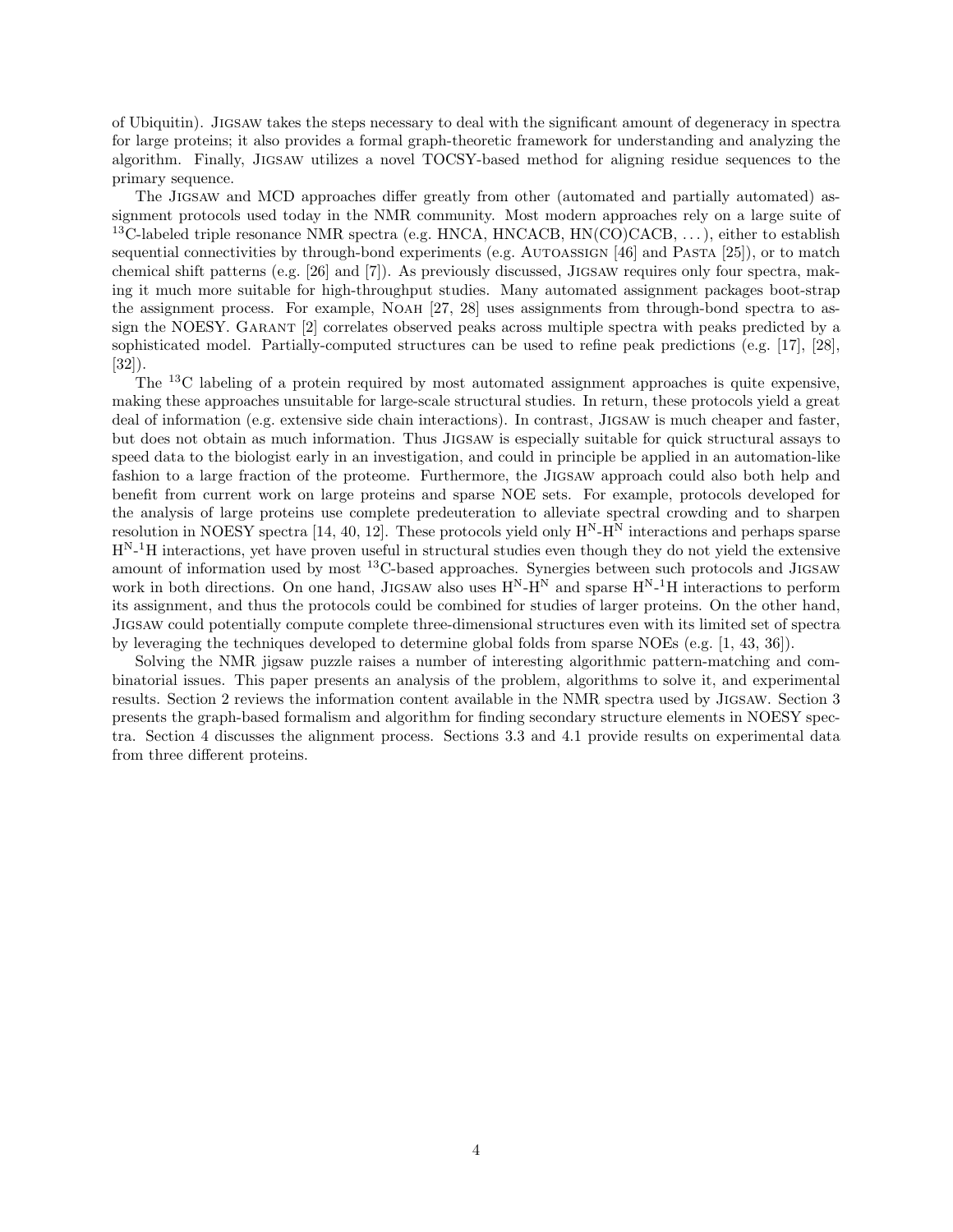# 2 NMR Data

NMR spectra capture interactions between atoms as peaks in  $\mathbb{R}^2$  or  $\mathbb{R}^3$ , where the axes indicate resonance frequencies (*chemical shifts*) of atoms. In the <sup>15</sup>N spectra used by JIGSAW, peaks correspond to an <sup>15</sup>N atom, an  $H<sup>N</sup>$  atom, and possibly another  $<sup>1</sup>H$  atom, of particular resonance frequencies. JIGSAW takes as input, in</sup> addition to a protein primary sequence, lists of peak maxima and intensities, correlated across spectra.<sup>5</sup>

### 2.1 NMR Spectra

Figure 1 illustrates the experiments utilized by the JIGSAW algorithm, and Figure 2 shows how the information content is encoded in data structures used by Jigsaw.

- **HSQC** An HSQC spectrum [4, pp. 411-447] identifies unique pairs of through-bond correlated  $H^N$  and <sup>15</sup>N atoms. Every residue has a unique such  $H^{N-15}N$  pair on the protein backbone; the coordinates for the pair are shared by all interactions within that residue and serve to reference interactions across all spectra. $\delta$  Thus the HSQC serves to identify nodes (putative residues) for JIGSAW.
- **HNHA** An HNHA spectrum [4, pp. 524-528] captures interacting intraresidue through-bond  $H^{N-15}N-H^{\alpha}$ ; peak intensities estimate the J coupling constant  ${}^{3}J_{H^{N}H^{a}}$  which is correlated with the  $\phi$  bond angle of a residue. Since this angle is characteristically different for  $\alpha$ -helices and  $\beta$ -sheets, JIGSAW uses it as an estimator of the secondary structure type.
- TOCSY A TOCSY spectrum [13] includes through-bond interactions with <sup>1</sup>H atoms on a residue's side chain; the 80 ms TOCSY in particular reaches many atoms on a residue's side chain. Since the chemical shifts of <sup>1</sup>H atoms for different amino acid types are characteristically different, Jigsaw uses the shifts of a TOCSY as a fingerprint of the amino acid type.
- **NOESY** The 3D <sup>15</sup>N-edited NOESY experiment [13] correlates an amide proton  $H^N$  and its <sup>15</sup>N with a second proton that interacts through space at a distance less than 6  $\AA$ , via the Nuclear Overhauser Effect (NOE). In the terminology of [42], a  $d_{NN}$  interaction represents an H<sup>N</sup>-H<sup>N</sup>pair, while a  $d_{\alpha N}$ interaction represents an  $H^{\alpha}$ -H<sup>N</sup>pair (see Figure 1(b)); these can be distinguished by the characteristically different chemical shifts of  $H^{\alpha}$  and  $H^{N}$  atoms. JIGSAW uses the NOE peaks to form *edges* between nodes for potentially interacting residues.

### 2.2 NMR Data Structures

Using the information content of NMR spectra discussed in the preceding subsection, Jigsaw builds two data structures: an interaction graph connecting residue nodes, and a set of fingerprints for each node.

The first data structure, the NOESY interaction graph, is an abstraction of a NOESY spectrum that indicates potential residue interactions that could explain the peaks in a spectrum. Each 3D interresidue NOE peak has the H<sup>N</sup> and <sup>15</sup>N coordinates of one residue and the <sup>1</sup>H coordinate of the H<sup> $\alpha$ </sup> or H<sup>N</sup> proton of another residue. The HSQC indicates which is the first residue by its unique  $H<sup>N</sup>$  and  $<sup>15</sup>N$  coordinates. The</sup> TOCSY and HNHA indicate residues whose  $H^{\alpha}$  or  $H^N$  has the given <sup>1</sup>H coordinate. Unfortunately, projection onto the <sup>1</sup>H dimension yields a large amount of *spectral overlap* — many protons have the same chemical shift, within a tolerance. For example, there are 10-20 possible explanations for each peak in the NOESY spectrum of CBF- $\beta$  (see Section 3.3), yielding a 5-10% signal-to-noise ratio. This spectral overlap is the major source of complexity in the Jigsaw approach. The NOESY interaction graph captures the complete set of possible explanations for the peaks; the Jigsaw search algorithm then determines the correct ones.

**Definition 1 (NOESY Interaction Graph)** A NOESY interaction graph  $G = (V, E)$  is a labeled, directed multigraph with vertices V corresponding to residues and edges  $E \subset V \times V$  such that  $e = (v_1, v_2) \in E$ iff there is a NOESY interaction between a proton of  $v_1$  and a proton of  $v_2$ . Vertices and edges are labeled as follows:

<sup>5</sup>Automated peak picking is an interesting and well-studied signal processing problem (e.g. AUTOPSY [23]).

 $6$ Some side chains, such as Gln, have their own  $H^{N-15}N$  pairs as well. These can be removed in preprocessing, or detected and handled specially.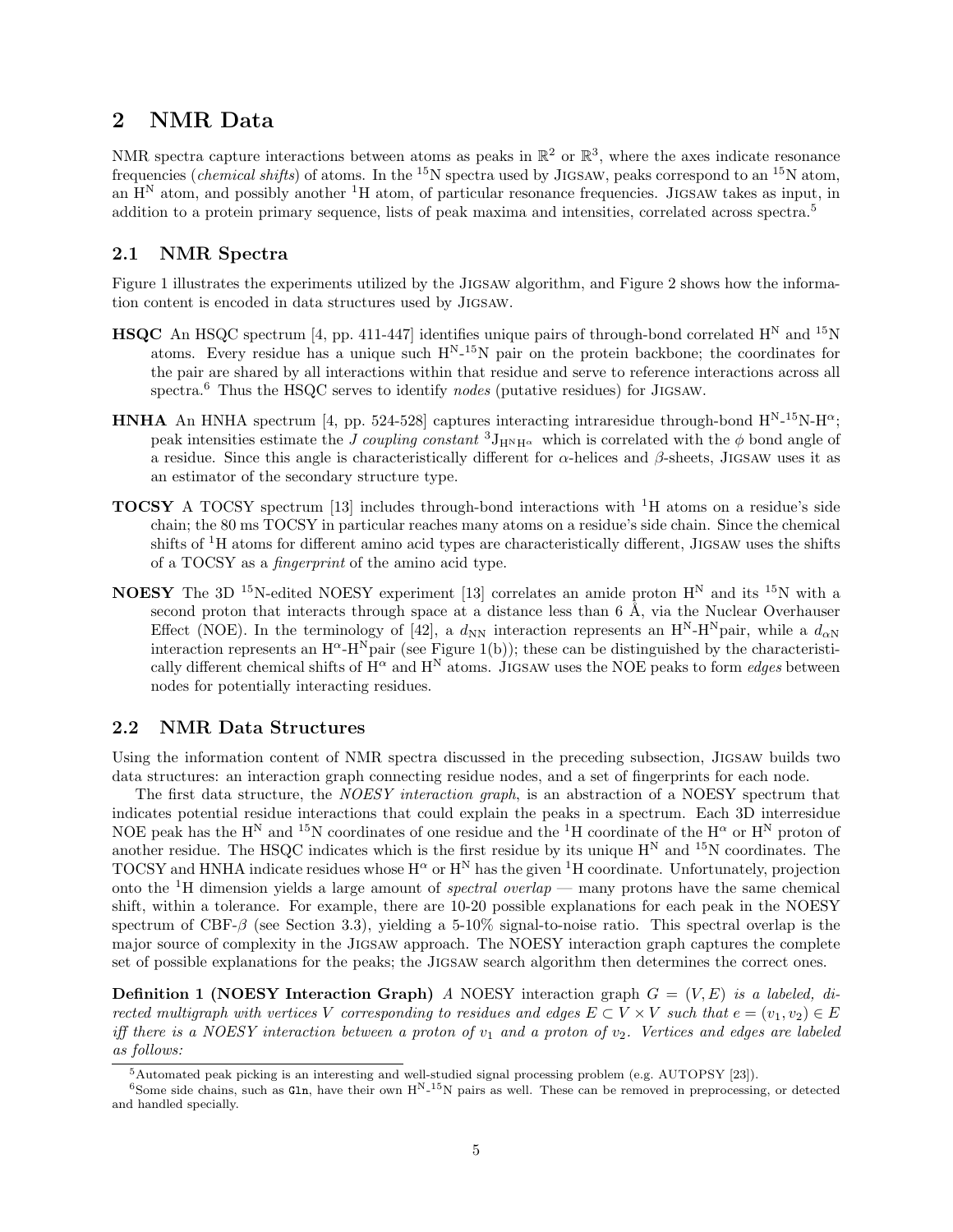- Secondary structure type label  $s: V \to {\alpha, \beta, \rho} \times [0, 1]$  indicates whether a residue is believed to be in an  $\alpha$ -helix, a  $\beta$ -sheet, or other (random-coil) conformation, and the level of confidence in that belief.
- Interaction type  $t : E \to \{d_{NN}, d_{\alpha N}\}\$  indicates a  $d_{\alpha N}$  or  $d_{NN}$  interaction.
- **Match score**  $m : E \to \mathbb{R}^+$  is the <sup>1</sup>H frequency difference between the observed peak and the shift of the correlated  $H^{\alpha}$  or  $H^{N}$ .
- Atom distance  $d : E \to \mathbb{R}^+$ , computed from the NOE peak intensity, estimates the proximity of the correlated atoms.

A high match score suggests that a given edge, rather than one of its competitors, is the correct one. In practice, the NOESY interaction graph only includes edges for which the match score is below some threshold (e.g. 0.05 ppm). Different atom distances are expected for atom pairs in different conformations; (e.g. a pair of  $H^N$  atoms in an  $\alpha$ -helix is expected to be quite close).

This data structure provides a more abstract view of the NOESY information than typical atom-based representations [42, 37], and is more amenable to search and analysis.

The second data structure, the TOCSY fingerprint, collects all proton chemical shifts associated with a given node.

**Definition 2 (Fingerprint)** A fingerprint is a set of  ${}^{1}H$  chemical shifts correlated with a given residue  $(H^N^{-15}N pair).$ <sup>7</sup>

Section 4 uses fingerprints as indications of probable amino acid type, in order to find where in the primary sequence to align a sequence of nodes belonging to a secondary structure element.

 $7$ The main-chain  $15$ N chemical shift can also be included in the fingerprint.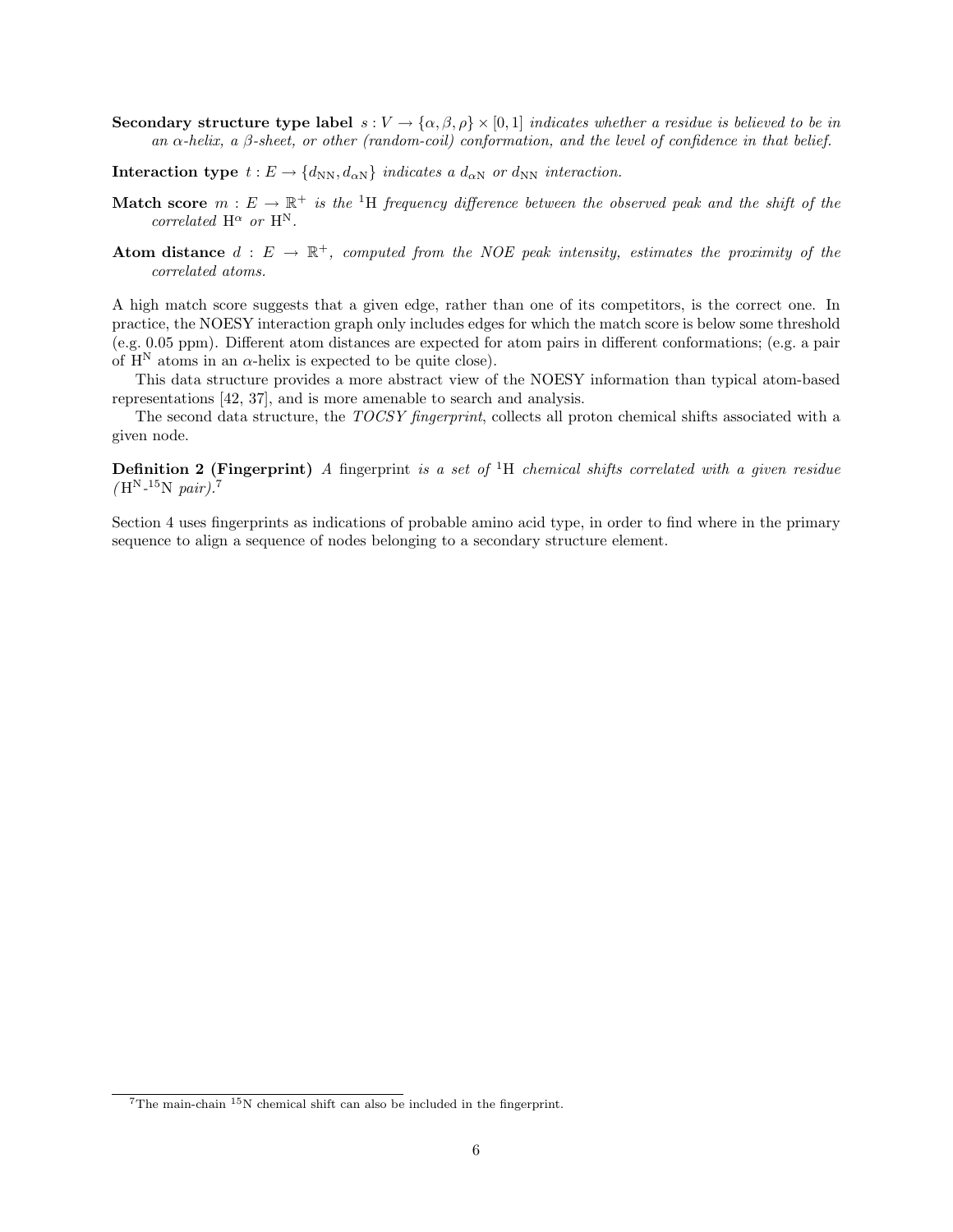# 3 Graph-Based Secondary Structure Pattern Discovery

In order to find the correct secondary structure of a protein from the highly ambiguous NOESY interaction graph, Jigsaw employs a multi-stage search algorithm that enforces a set of consistency rules in potential groups of edges. The following subsections detail these consistency rules and the Jigsaw graph search algorithm.

### 3.1 NOESY Interaction Graph Constraints

Figure 3 shows some prototypical NOE interactions in (a) an  $\alpha$ -helix and (b) an anti-parallel  $\beta$ -sheet (after  $[42]$ .<sup>8</sup> Due to the way a helix is twisted, the H<sup>N</sup> of one residue is close to the H<sup>N</sup> residue of the next, and the  $H^{\alpha}$  of one residue is close to the  $H^N$  of the residue one complete turn up the helix. Since a  $\beta$ -sheet is more stretched out, only the  $H^{\alpha}$ -H<sup>N</sup> sequential interactions are experimentally visible in the NOESY, but a rich pattern of cross-strand interactions are possible. Figure 4 represents these patterns in NOESY interaction graphs, and enumerates the interaction graph constraints imposed on these graphs by the geometry of helices and sheets.<sup>9</sup>

Definition 3 (Consistency with Interaction Graph Constraints) A subgraph  $G'$  of a NOESY interaction graph G is consistent with the interaction graph constraints if there exists an ordering of the vertices  $V(G')$  into sequences such that every edge  $e \in E(G')$  satisfies one of the forms listed in Figure 4.

While a NOESY interaction graph from experimental data contains many false edges (and some missing edges as well), the interaction graph constraints strongly limit how the correct edges fit together. As an example, consider the pattern in Figure 3(a). The large amount of noise in a NOESY interaction graph implies that a vertex will have many (around  $10$  — see Section 2)  $d_{NN}$  edges to vertices that could follow it sequentially in an  $\alpha$ -helix. However, based on a simple joint probability model (and confirmed by the statistics of Table 5 discussed below), an incorrect  $d_{NN}$  edge is less likely also to have its symmetric counterpart. Similarly, the probability of stringing together an incorrect sequence of four vertices and connecting them with an additional  $d_{\alpha N}$  edge from the first to the last is even less, and the probability that multiple such sequences adjoin each other is even less. Intuitively, while correct edges consistently reinforce each other, incorrect edges tend to be randomly distributed and thus mutually inconsistent. This insight is repeatedly utilized in the Jigsaw algorithm.

### 3.2 NOESY Interaction Graph Search

The goal of the Jigsaw NOESY graph search is to find a subgraph of a given interaction graph that encodes the secondary structure of the protein. Such a graph will have interactions indicative of the corresponding secondary structure elements, and thus will satisfy the interaction graph constraints.

Definition 4 (Secondary Structure Graph) A secondary structure graph  $G^*$  is a subgraph of a NOESY interaction graph G that is consistent with the interaction graph constraints (Definition 3).

Since a globally consistent graph consists of multiple locally consistent subgraphs, each of constant size, Jigsaw does not have to solve a large subgraph isomorphism problem to obtain the entire secondary structure.

Figure 5 illustrates the key steps of the JIGSAW graph search algorithm. Given an interaction graph, Jigsaw identifies small fragment subgraphs ("jigsaw pieces") satisfying the interaction graph constraints, merges them into α-helices and pairs of adjacent β-strands, and collects the sequences into entire secondary structure representations. In practice, there are many incorrect fragments among the correct ones, but as discussed at the end of the previous section and supported in the results section, mutual inconsistencies generally keep them from merging into larger graphs. A final step is to rank the best solved jigsaws. The following subsections detail these steps.

<sup>&</sup>lt;sup>8</sup>Parallel β-sheets have similar interactions; we illustrate JIGSAW's approach by concentrating on anti-parallel β-sheets. <sup>9</sup>Note that since <sup>12</sup>C<sup> $\alpha$ </sup> is not NMR-active,  $d_{\alpha N}$  interactions are asymmetric.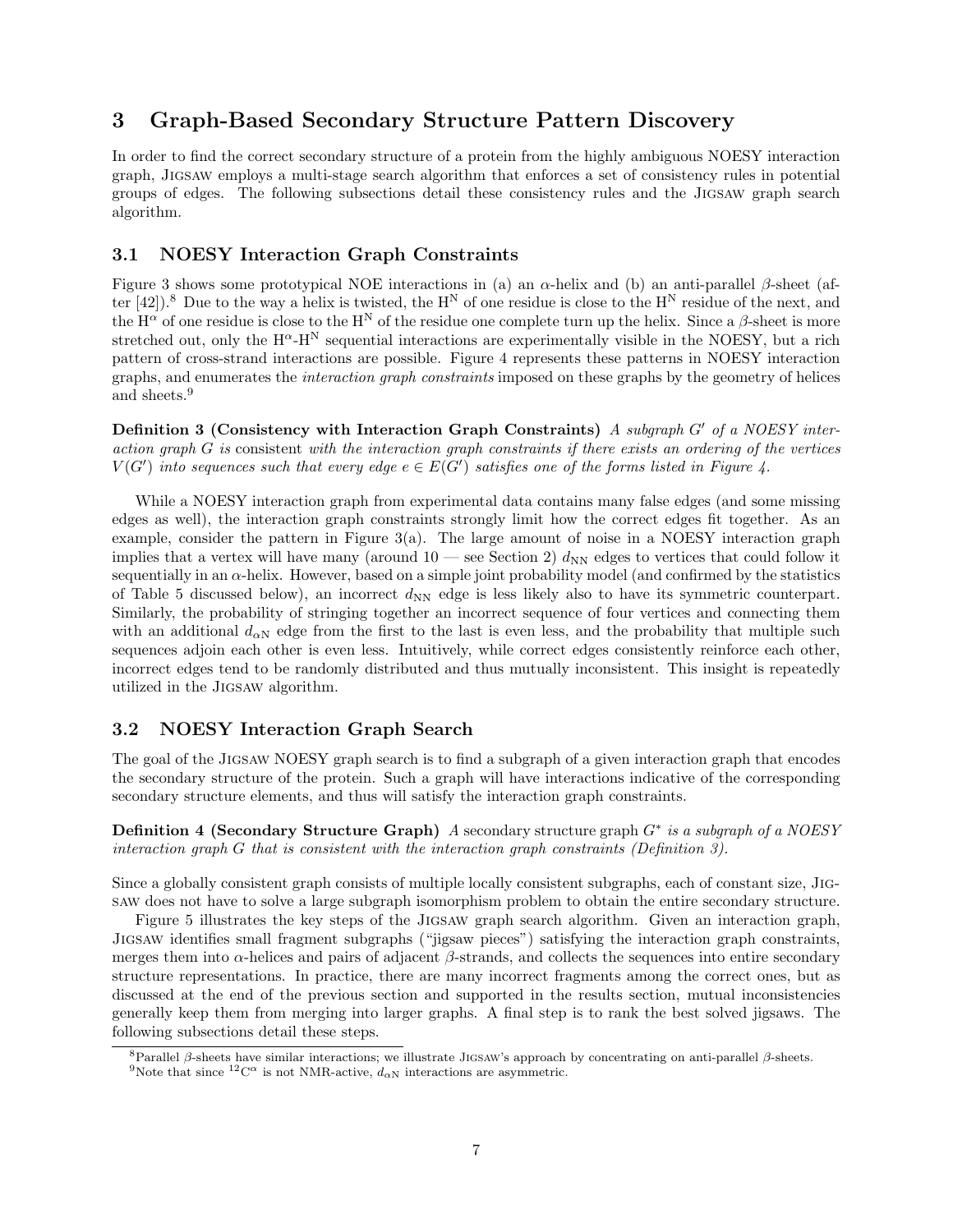#### 3.2.1 Identify Fragments

The first step of Jigsaw is to find small, consistent subgraphs of an interaction graph. Jigsaw searches for fragment instances of a set of fragment patterns evident in canonical interaction graphs (Figure 4).

Definition 5 (Fragment Pattern) A fragment pattern is a set of constraints on the connectivities, interaction types, match scores, and atom distances for a set of edges, along with the secondary structure type labels for the vertices.

**Definition 6 (Fragment)** A fragment is a subgraph of an interaction graph satisfying the constraints of a particular fragment pattern (Definition 5).

Figure 6 illustrates the connectivities of some such fragment patterns. Each pattern instance groups a small set of edges (representing NOE peaks) that are mutually consistent. Fragment patterns also allow the possibility of missing edges in experimental data. The directions of the missing edges are, however, determined by those of the other edges. For example, in Figure 6(b), patterns 3 and 4 are similar to patterns 1 and 2, respectively; the direction of the missing vertical edge can be inferred from the correspondence.

Fragments are identified by a straightforward graph search: search from each node, forming paths of edges that remain consistent with the pattern. Table 1 provides pseudocode for this search. The algorithm assumes that the connectivities of a fragment pattern are ordered so that the first  $p_1$  edges each connect to exactly one new node, and the remaining edges, up to p total, each connect only already-visited nodes. Since each pattern specifies a connected subgraph, such an ordering is guaranteed to exist. Arguments F and T to the algorithm specify the indices of the from- and to-nodes for an edge, respectively. For example, the search for pattern 1 in Figure 6(a) would start from the leftmost node, find all edges from that node forward to the second node, find all edges from that node forward to the third node (so that the second node found, the to-node of the first edge, serves as the from-node for possible second edges; i.e.  $F_2 = 2$ ), and so forth.

The algorithm starts from each of n nodes and searches to a fixed depth of  $p$  for a pattern of  $p$  edges, examining only the edges from a specified node at each step. A bound d on the maximum degree of each node permits a bound on the complexity of the search: we perform n searches, each of size  $O(d^p)$ .

Claim 1 (Computational Complexity of Fragment Pattern Identification) Given an interaction graph with n nodes and maximum degree d, instances of a fragment pattern involving p edges can be identified in time  $O(nd^p)$ .

In practice (as demonstrated in Table 5 below), the interaction graph constraints greatly restrict the search, pruning most paths before they reach a depth of p.

We assume that the fragment patterns generate a *complete* set of fragments. That is, any secondary structure graph  $G^*$  for a given interaction graph G can be formed from a union of the fragments identified in G. Due to the large number of incorrect edges, there can also be many incorrect fragments. It remains for the subsequent processing stages (below) to eliminate them.

#### 3.2.2 Merge Sequentially-Consistent Fragments

Given a set of fragment "jigsaw pieces"  $\mathcal{F}$ , JIGSAW starts solving the puzzle of secondary structure by finding sequences of fragments whose union defines either an  $\alpha$ -helix or two neighboring strands of a  $\beta$ -sheet and is consistent with the interaction graph constraints. To reduce the computational cost, it is possible to identify a set of root fragments  $\mathcal{F}' \subseteq \mathcal{F}$  that satisfy stronger constraints, and to root the sequences at these fragments.

**Definition 7 (Rooted Fragment Sequence)** Given a set of fragments  $\mathcal F$  for an interaction graph  $G$  and a set of chosen root fragments  $\mathcal{F}' \subseteq \mathcal{F}$ , a rooted fragment sequence F is a subgraph of G consistent with the interaction graph constraints for either a single  $\alpha$ -helix or a pair of adjacent  $\beta$ -strands, and formed from the union of a set of n fragments  $F = \{f_1, f_2, \ldots, f_n\} \subset \mathcal{F}$ , where  $f_1 \in \mathcal{F}'$ .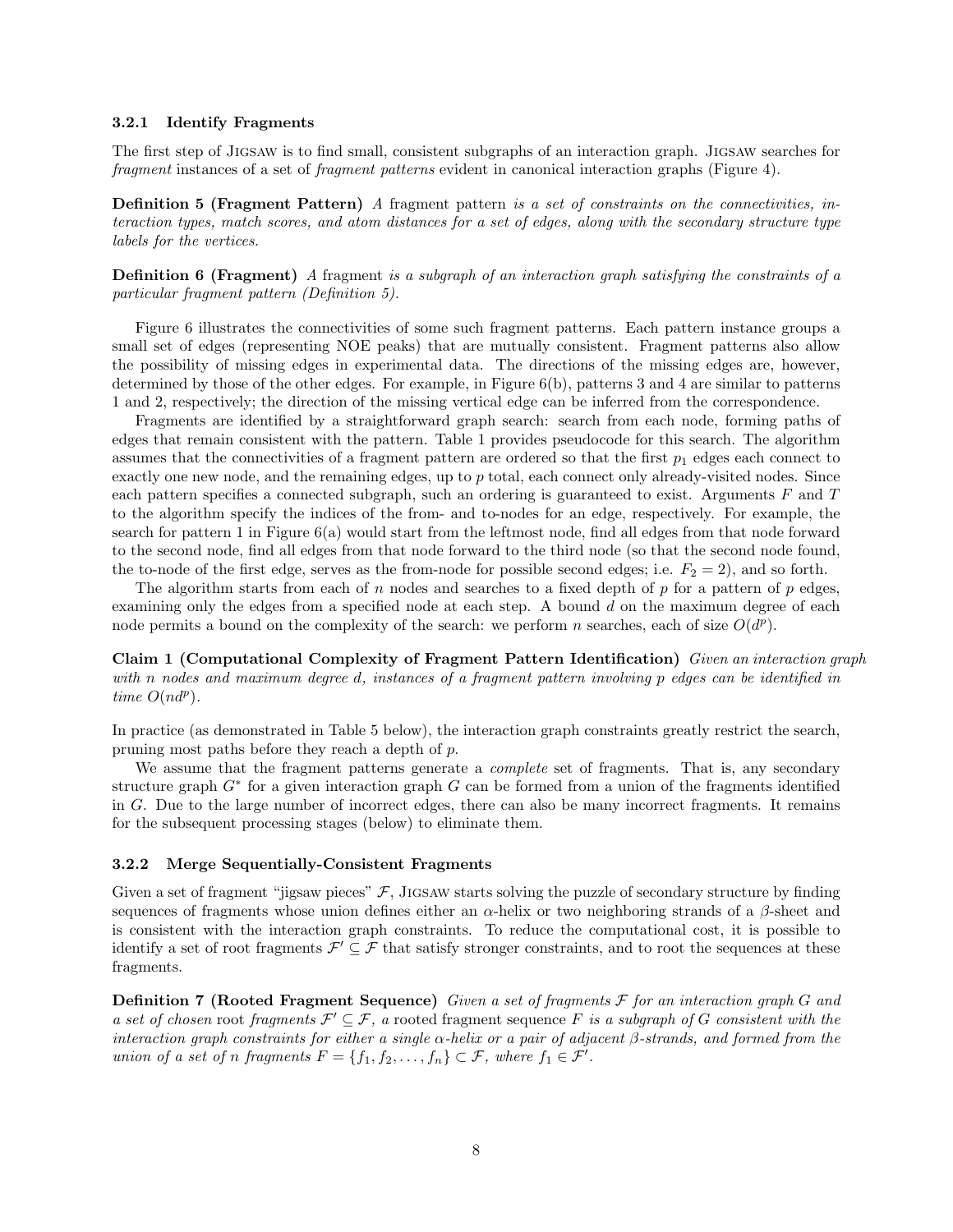Fragment sequences are computed by a straightforward exhaustive search from the root fragments (Table 2 provides pseudocode). In the worst case there are an exponential number of sequences — if any fragment can connect to any other, then there are  $|\mathcal{F}|$ ! possible such sequences. However, as with fragment pattern identification, the interaction graph constraints limit the possible sequences, and as Table 5 illustrates, the number of sequences generated from an initial fragment is much less than this upper bound.

The completeness of fragment sequences follows immediately from the assumed completeness of fragments, if there is at least one root fragment per helix or strand pair. We state the claim here for completeness of exposition.

Claim 2 (Completeness of Fragment Sequences) Any secondary structure graph  $G^*$  for a given interaction graph G is a union of the fragment sequences for the fragments  $\mathcal F$  in  $G$ .

#### 3.2.3 Collect Consistent Sequences

To obtain an entire, consistent secondary structure graph for the protein, Jigsaw forms unions of consistent fragment sequences (see Table 3 for the specification). Imposing directionality — first identifying sequences and then joining them — greatly reduces the size and redundancy of the search space. While the merging step is worst-case exponential in the number of fragment sequences, again in practice the interaction graph constraints keep the search sub-exponential (see Table 5) and allow the algorithm to run in only minutes.

As with fragment sequences, the completeness result follows immediately from the definition and is stated here for purposes of formalization.

Claim 3 (Completeness of Secondary Structure Graphs) Jigsaw finds all consistent secondary structure graphs G<sup>∗</sup> for a given interaction graph G.

#### 3.2.4 Identify Best Secondary Structure Graphs

The final step in the Jigsaw graph search is to identify the best secondary structure graphs from the set of collected possibilities. Intuitively, the algorithm should produce a large graph, reaching all the vertices expected to belong to the given secondary structure type. Smaller graphs probably were not expanded due to inconsistencies. Furthermore, as many of the expected edges as possible should belong to the graph (vertices should have high degree), and should have good match scores.

This intuition is formalized with a probabilistic measure of a graph's correctness. For simplicity, we assume a Gaussian a priori probability that an edge e indicates the correct interaction represented by a spectral peak, based on comparison of <sup>1</sup>H chemical shifts (recall that the match score  $m(e)$  encodes the difference — see Definition 1); it remains interesting future work to incorporate actual spectral "line shapes" [23] into this analysis. Normalization over all edges generated for the peak yields the probability that that edge is a good explanation for its peak. This yields a higher probability when a peak closely matches, and when it doesn't have many good competitors:

$$
P(\text{interaction}(e)) = G_{\sigma}(m(e)) \tag{1}
$$

$$
P(\text{good}(e)) = \frac{P(\text{interaction}(e))}{\sum_{e' \in C(e)} P(\text{interaction}(e'))}
$$
(2)

where  $G_{\sigma}(\cdot)$  denotes a Gaussian of width  $\sigma$ , and  $C(\cdot)$  denotes the set of edges generated for the peak of a given edge.

The *correctness probability* for a secondary structure graph  $G^*$  depends the goodness of its edges:

$$
P(\text{correct}(G^*)) = 1 - \prod_{e \in G^*} (1 - P(\text{good}(e))) \tag{3}
$$

The correctness probability can be applied during fragment sequence enumeration (Section 3.2.2) and secondary structure graph construction (Section 3.2.3), in order to prune graphs with too little *support* (correctness probability too low for the graph size).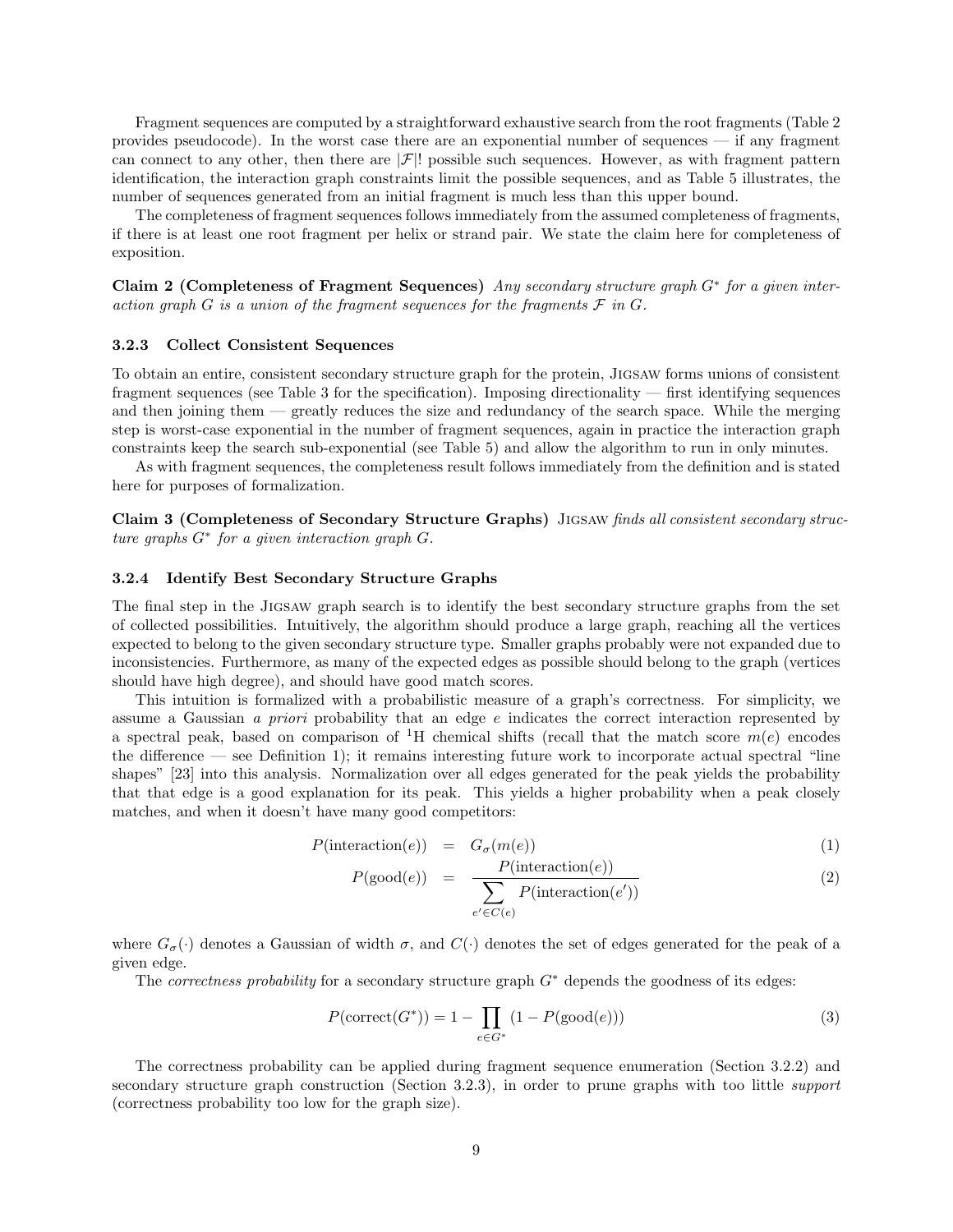#### 3.3 Experimental Results

Jigsaw was tested on experimental data for Human Glutaredoxin (huGrx) [38], Core Binding Factor-Beta  $(CBF-\beta)$  [19], and Vaccinia Glutaredoxin-1 (vacGrx) [22].<sup>10 15</sup>N-edited HSQC, HNHA, 80 ms TOCSY, and NOESY spectra were collected on a 500MHz Varian spectrometer at Dartmouth and processed with the program Prosa [15]. Peaks were picked manually and in a semi-automated fashion with the program Xeasy [3]. Jigsaw was invoked with the appropriate primary sequences and ASCII peak lists, referenced across spectra.<sup>11</sup> In order to distinguish the dependence on HNHA from the dependence on NOESY, JIGSAW was run with two spectral suites: the first with simulated J-coupling constants set at the nominal values for the correct secondary structure type, and the second with J-coupling constants computed from the experimental HNHA data; all other spectra were the same in the two suites. Jigsaw used the patterns of Figure 4 with a set of generic constraints on match score and atom distance. Computation took about one to ten minutes, depending on the protein.

Figures 7, 8, and 9 depict the  $\alpha$ -helices discovered by JIGSAW in CBF- $\beta$ , huGrx, and vacGrx, respectively, with both suites of spectra. The results are similar for both suites, except that  $\alpha$ -helices in suite 2 sometimes extend past or fail to reach the end of an  $\alpha$ -helix or  $\beta$ -strand, due to misleading J constants. In vacGrx under suite 2, an additional potential rigid piece of secondary structure is uncovered, extending from residue 48 to residue 51.

Figures 10 and 11 show the  $\beta$ -sheets uncovered by JIGSAW in CBF- $\beta$  and huGrx, respectively, using suite 2. The results for CBF- $\beta$  with suite 1 are the same as in Figure 10, but with the correct edges to residue 100 rather than the incorrect edges to 101 and 71. The results for huGrx with suite 1 are identical; in both cases, connectivity in the lower two strands of huGrx is too sparse for Jigsaw. Figure 12 shows that the NOESY connectivities for β-sheets in vacGrx are too sparse for general-purpose Jigsaw patterns to detect. These test cases demonstrate that JIGSAW correctly uncovers a significant portion of the  $\beta$  structure, particularly in well-connected portions of the graph. Note that  $\beta$ -sheets are *tertiary structure*, indicating more than just the sequentiality of their strands.

The purpose of the graph search is to identify the small fraction of edges in the NOESY interaction graph that are actually involved in secondary structure. Ultimately, this means that the algorithm is identifying for each NOE peak which putative residues are interacting to cause that peak. Thus, appropriate metrics for Jigsaw's graph search performance are the numbers of correct and incorrect edges/peaks identified, based on the actual assignments known from the literature. Table 4 summarizes the results for all three proteins. It also includes the number of "extra" edges that aren't considered part of the secondary structure elements but are still sequentially correct. With spectral suite 2, Jigsaw is less accurate about the extent of a helix or strand; however, the actual extent is ambiguous, and extending to additional sequentially-connected residues can be beneficial by providing additional assignments. The β-sheet peaks for both huGrx and vacGrx are so sparse that JIGSAW identifies little to no  $\beta$  structure. In general, it is much harder to uncover β-sheets than α-helices, since β-strand sequentiality is specified by the noisier  $H^{\alpha}$  region of the spectrum. We expect proteins with significant  $\beta$ -sheet content, such as CBF- $\beta$ , to have enough connectivity to support the mutually confirming Jigsaw graph patterns.

Table 5 demonstrates that, due to the interaction graph constraints, the actual combinatorics of Jigsaw are much better than the worst-case exponential possibility. Notice that Jigsaw efficiently explores one to two thousand edges (Table 5, line 1) to find less than one hundred correct ones (Table 4, lines 1-2).

<sup>10</sup>While huGrx and vacGrx have similar structures, their experimental spectra have significant differences.

<sup>&</sup>lt;sup>11</sup>For CBF- $\beta$ , JIGSAW uses manually-computed J-constants, following the NMR protocol of [19].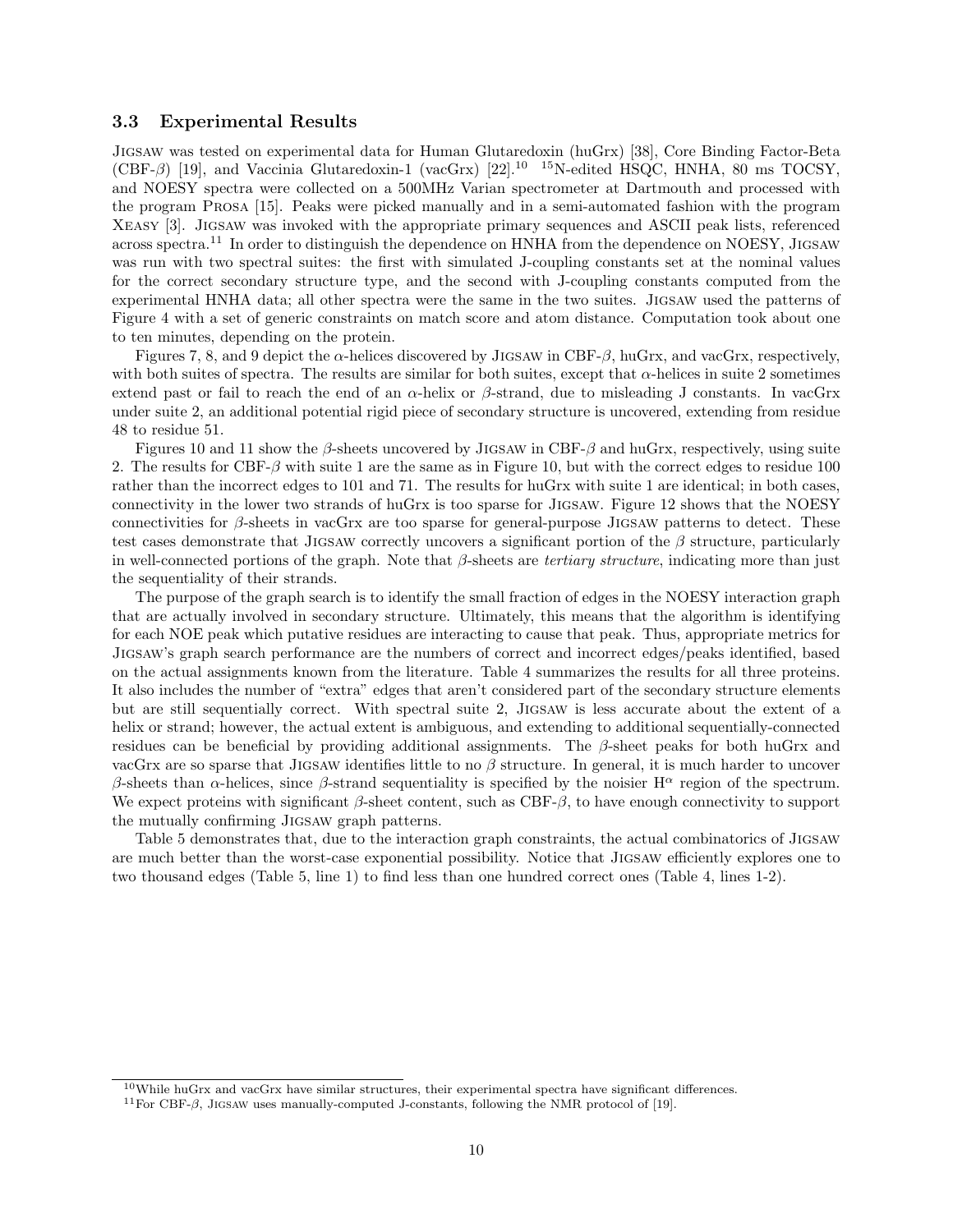## 4 Fingerprint-Based Sequence Alignment

Fingerprint-based sequence alignment finds sets of sequential residues in the protein sequence corresponding to the vertex sequences identified by the Jigsaw graph search algorithm. This process utilizes the TOCSY fingerprints introduced in Section 2.

The BioMagResBank (BMRB) has collected statistics from a large database of observed chemical shifts [34]. Figure 13 shows the mean chemical shifts for the protons of the 20 different amino acid types. The chemical shifts are affected by local chemical environment, which includes amino acid type and secondary structure. The chemical shift index (CSI) has successfully used this information to predict secondary structure type given chemical shift and amino acid type [41]. Jigsaw takes a different approach: it "inverts" the BMRB to predict amino acid type given chemical shift and secondary structure type.

The first step in alignment is to match each vertex's fingerprint with the canonical BMRB fingerprints. Due to extra and missing peaks, only a partial match might be possible.

**Definition 8 (Partial Fingerprint Match)** A partial fingerprint match between vertex fingerprint  $S_v$  and BMRB amino acid fingerprint  $S_a$  ( $a \in A = \{ \text{Ala}, \text{Arg}, \ldots \}$ ), is a bijection  $m : S_v' \to S_a'$  between subsets  $S_v' \subseteq S_v$  and  $S_a' \subseteq S_a$ .

Partial fingerprint matches are scored based on how well corresponding points match, together with penalties for extra and missing points. Assuming Gaussian noise around the expected chemical shift, with standard deviation  $\sigma_a$  for amino acid type a, the match score is defined as follows:

partial(
$$
S_v'
$$
,  $S_a'$ ) =  $c_0|S_v - S_v'| + c_1|S_a - S_a'| + c_2 \prod_{p \in S_v'} G_{\sigma_a}(p - m(p))$  (4)

where  $c_0, c_1, c_2$  are weighting factors.

The match score for a vertex and amino acid type is defined as the best partial fingerprint match score; normalization yields the probability that a vertex is of a given amino acid type.

$$
\text{match}(S_v, S_a) = \max_{S_v' \subset S_v, S_a' \subset S_a} \text{partial}(S_v', S_a') \tag{5}
$$

$$
P(\text{type}(v, a)) = \frac{\text{match}(S_v, S_a)}{\sum_{b \in A} \text{match}(S_v, S_b)}
$$
(6)

Then the probability that a sequence of vertices  $V = (v_1, v_2, \ldots v_n)$  aligns at position r in the primary sequence L (where  $r \leq |L| - |V|$ ) is the joint type probability over corresponding vertices and amino acid types. The best alignment for a sequence of vertices  $V$  relative to a primary sequence  $s$  is the position  $r$ maximizing the probability.

$$
P(\text{align}(V,s,r)) = \prod_{i=1}^{n} P(\text{type}(v_i, s_{r+i-1})) \tag{7}
$$

$$
alignment(V, s) = argmax_{r \le |L| - |V|} P(\text{align}(V, s, r))
$$
\n(8)

This alignment process aligns each secondary structure element separately. As it is, this approach provides a basic algorithm for spectral interpretation, explaining peaks in a TOCSY spectrum by identifying which side-chain protons of a particular amino acid type could have caused them. However, in order to achieve the additional goal of finding a complete secondary structure assignment, it is necessary to ensure that no alignments conflict. This problem is similar to that of protein threading [24], where a novel primary sequence must be matched up against secondary structure elements from a known global fold. However, in our case, the ordering of the secondary structure elements is unknown (and of course the scoring function is different). It remains future work to extend threading algorithms to handle this harder task.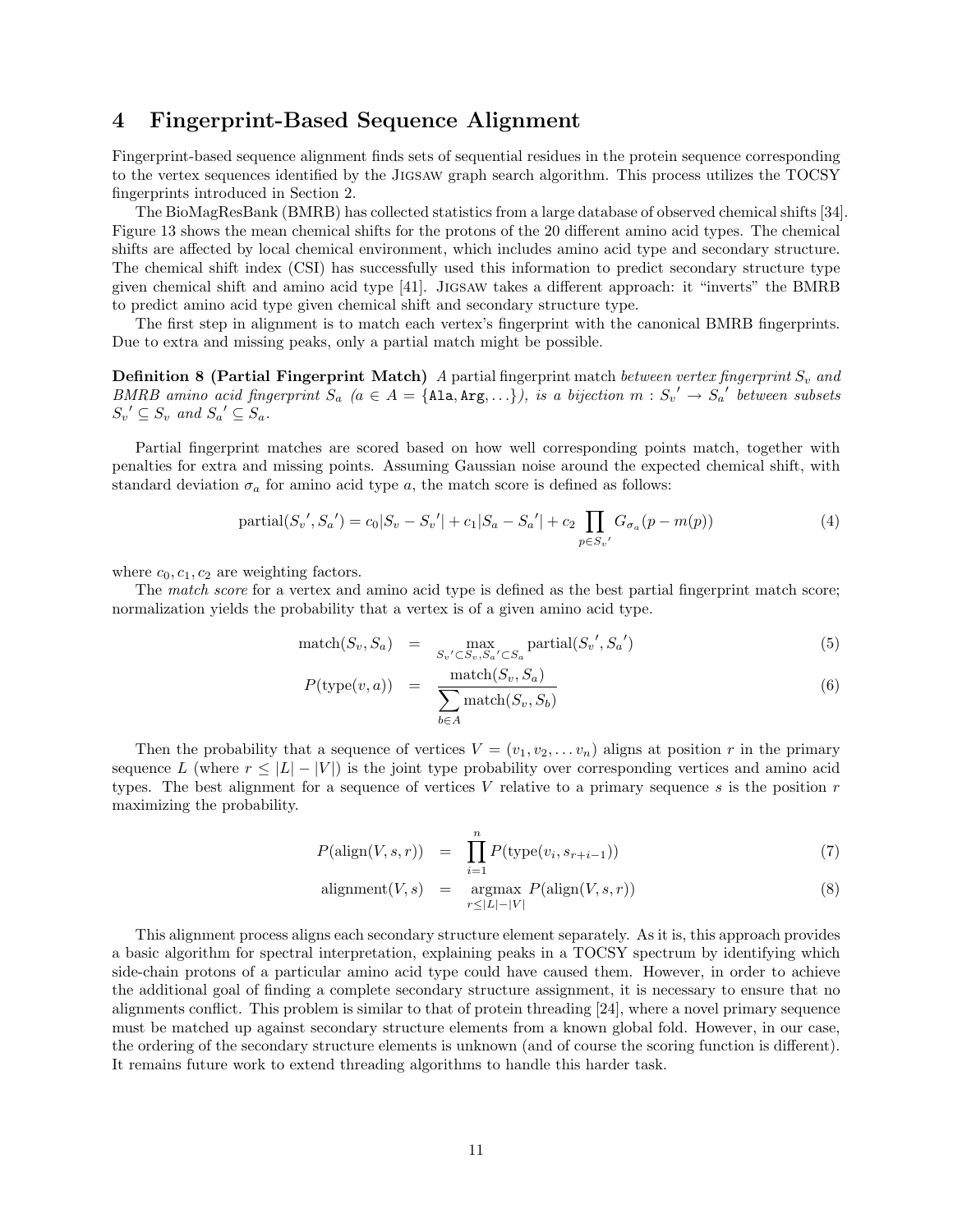### 4.1 Experimental Results

The purpose of the alignment process is to interpret a TOCSY spectrum by identifying a substring of amino acid types in the primary sequence such that the peaks expected for the side chain protons can explain the observed peaks. The performance of this spectral interpretation process was tested by separately aligning each secondary structure element. Tables 6, 7 and 8 detail the results of fingerprint-based alignment for the TOCSY shifts of known  $\alpha$ -helices and  $\beta$ -strands in CBF- $\beta$ , huGrx, and vacGrx, respectively. Table 9 summarizes the number of correct alignments for all three proteins. The simulated TOCSY is produced from the average chemical shifts of the side-chain protons entered in the BMRB for the given protein. Since the simulated fingerprints are from data correlated among many spectra, they are much more complete and indicative of the amino acid types than are the single experimental TOCSY spectra. While experimental TOCSY yields good alignment results, the simulated results demonstrate that as pulse sequences improve (see e.g. [44, 45]), the experimental results should get even better. In general, long sequences align better than short ones, although unusually noisy data can disrupt the alignment.

As discussed in the preceding section, a generalized threading approach will be necessary in order to determine a consistent alignment for all secondary structure elements of a protein. We tried a simple test in order to evaluate the potential for success of such an algorithm. This test found the top five alignments for each secondary structure element of huGrx; took the cross product to identify sets of alignments, one for each element; eliminated the members that included overlapping alignments; and scored the remaining alignment sets with the product of probabilities for the individual member alignments. The correct alignment set received the best score, by a factor of 100. This motivates the hope that, while individual alignments might not always score best, determining a complete alignment set will correct individual mistakes by eliminating sets with inconsistent members.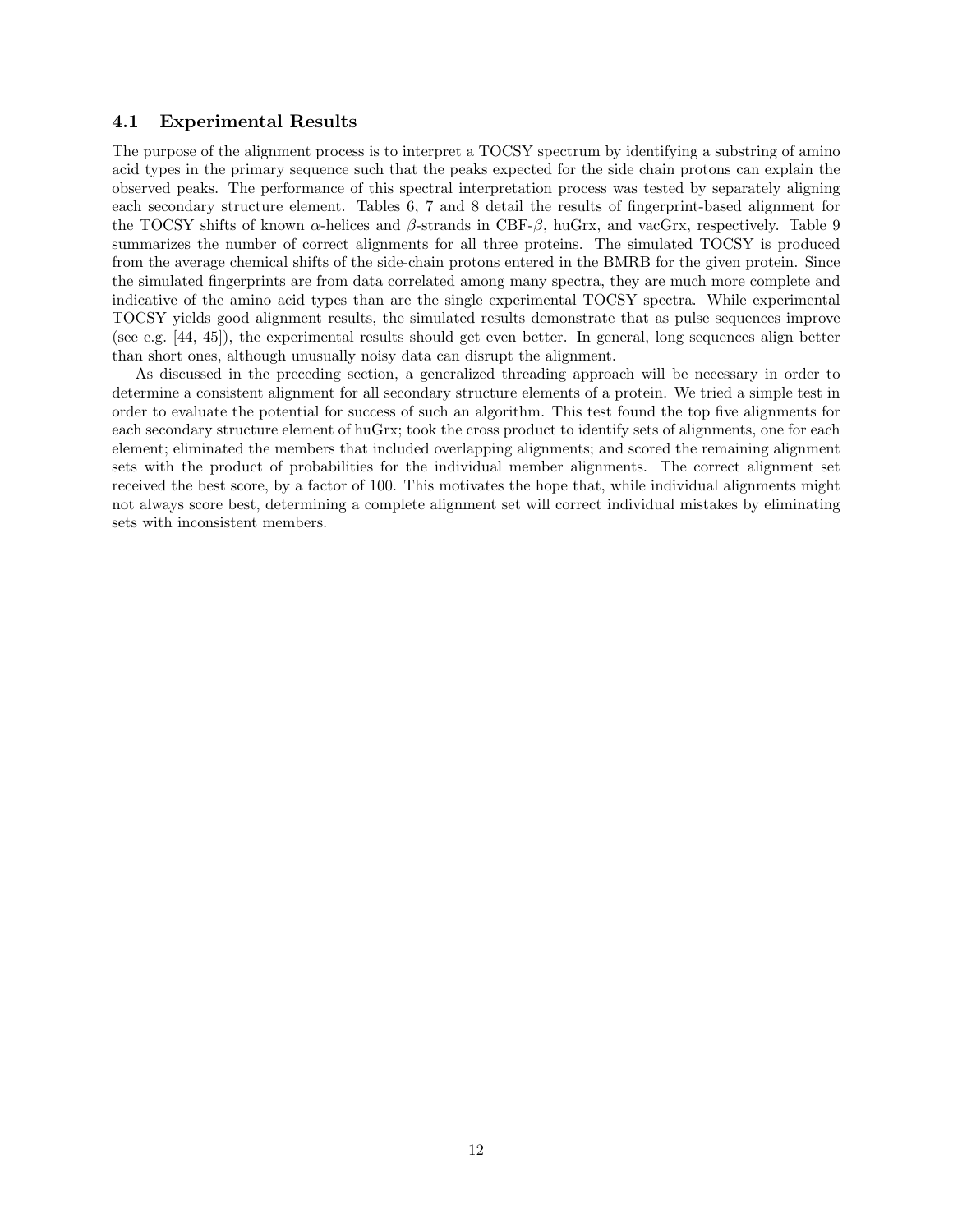# 5 Conclusions and Future Work

This paper has described the Jigsaw algorithm for automated high-throughput protein structure determination. Jigsaw uses a novel graph formalization and new probabilistic methods to find and align secondary structure fragments in protein data from a few key fast and cheap NMR spectra. A set of first-principles graph consistency rules allow Jigsaw to manage the search space and prevent combinatorial explosion. Jigsaw has proven successful in structure discovery and alignment with experimental data for three different proteins.

Jigsaw offers a novel approach to the automated assignment of NMR data and the determination of protein secondary structure. Since Jigsaw uses only four spectra and <sup>15</sup>N-labeled protein, it is applicable in a much higher throughput fashion than traditional techniques, and could be useful for applications such as quick structural assays and SAR by NMR. It demonstrates the large amount of information available in a few key spectra. Finally, Jigsaw formalizes NMR spectral interpretation in terms of graph algorithms and probabilistic reasoning techniques, laying the groundwork for theoretical analysis of spectral information.

We are developing a random graph analysis of the complexity, correctness, and completeness of Jigsaw. This analysis uses a statistical model of the noise (extra and missing edges) in an interaction graph to compute the probability of false positives and false negatives for fragments, fragment sequences, and secondary structure graphs. This is an important direction for future work.

Jigsaw has only been run on the three proteins reported above. We plan to apply Jigsaw to experimental data for additional proteins, and to extend the techniques to analysis of DNA NMR data. We invite structural biologists desiring a fast structural assay to contact us if they wish to run Jigsaw. We anticipate that, since larger proteins have more NOEs, Jigsaw will have to handle more incorrect edges, and thus will require increased computational cost. An accurate noise model will provide a better indication of the dependence of computational complexity on spectrum size. We believe that as long as the noise edges are randomly distributed and do not achieve an overwhelming density, only correct graphs will be able to connect a large number of nodes with a dense set of consistent edges. There are also interesting possible connections between Jigsaw and approaches to computing structures of large proteins via deuteration and sparse NOEs; the introduction discusses the synergy in more detail.

An iterative deepening approach [33, pp. 70-71] could be incorporated into Jigsaw by noticing incompleteness of a secondary structure graph and restarting with looser constraints for fragment generation. For example, circular dichroism data provides an accurate estimate of the total amounts of  $\alpha$ -helical and  $\beta$ -sheet structure in a protein [11]. By converting the secondary structure percentage to a count of the number of vertices involved, Jigsaw could recognize that a secondary structure graph was incomplete. Similarly, statistical secondary structure predictors (e.g. [9, 8]) predict the number of residues participating in separate secondary structure elements; Jigsaw could recognize and analyze the difference between its results and such a prediction.

The JIGSAW technique could be extended to assign  $H^{N-1}H$  NOESY peaks on the side chains and to compute the global fold of a protein. Spectral referencing between TOCSY and NOESY gives an indication of which NOESY peaks belong to a given residue; additional interresidue interactions could then be identified in the NOESY and used to constrain the global geometry of  $\alpha$ -helices and  $\beta$ -sheets. While such interactions will be sparse in purely <sup>15</sup>N-labeled protein, they might be sufficient to aid threading techniques that utilize secondary structure and sparse NOEs (e.g. [1, 43]) or structure determination algorithms from sparse NOE sets (e.g. [36]). Finally, JIGSAW could be re-targeted to include data from  $^{13}$ C-labeled proteins, in order to attack larger proteins, while still requiring smaller sets of data than traditional approaches.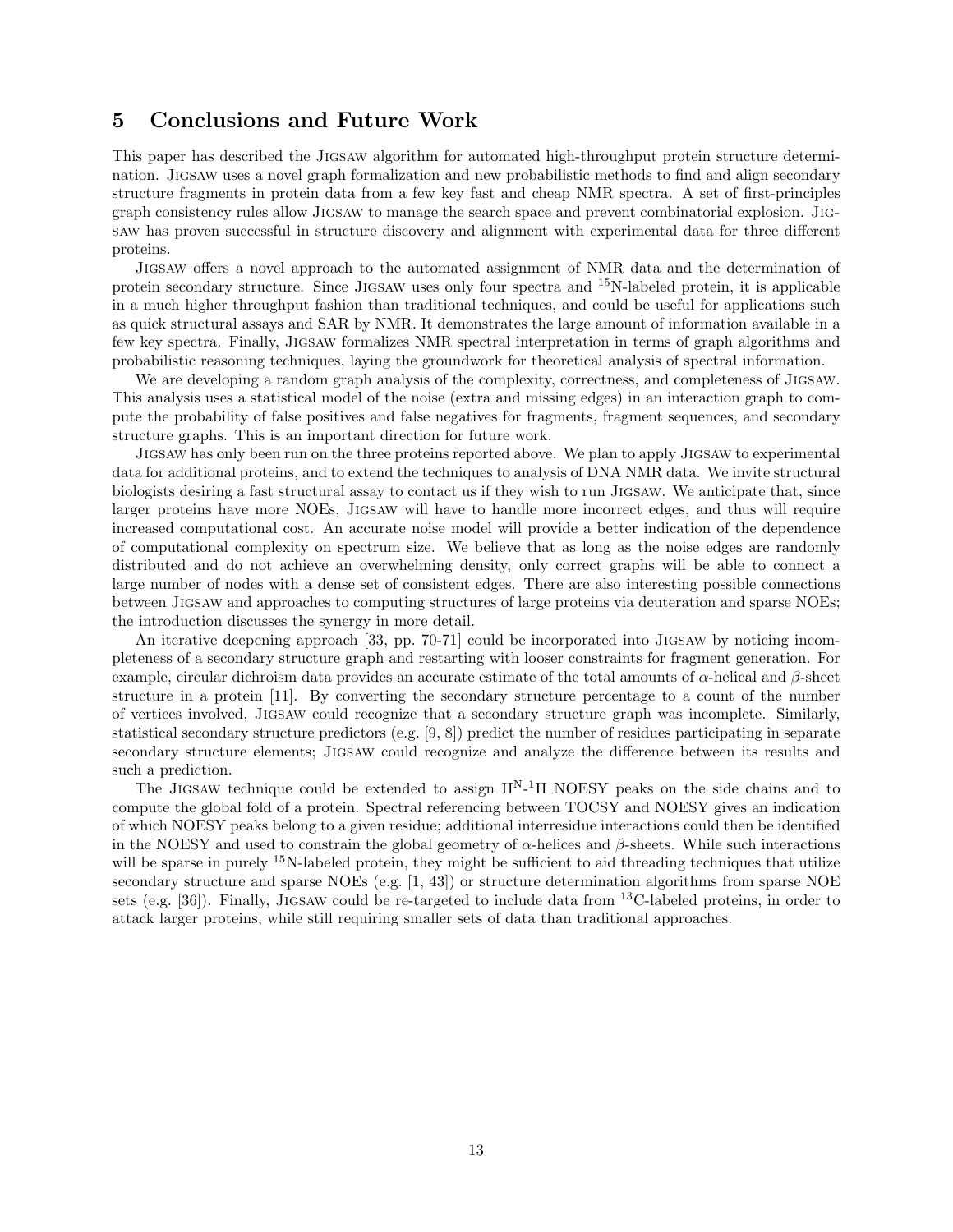# 6 Acknowledgments

We are very grateful to Xuemei Huang and Chaohong Sun for contributing their NMR data on huGrx and CBF-β to this project, for many helpful discussions and suggestions, and to Xuemei for running an invaluable new <sup>15</sup>N-TOCSY experiment for us. We would also like to thank Cliff Stein, Tomás Lozano-Pérez, Chris Langmead, Ryan Lilien, and all members of Donald Lab for their comments and suggestions. Finally, we would like to thank the anonymous reviewers for a number of very helpful comments.

This research is supported by the following grants to B.R.D. from the National Science Foundation: NSF II-9906790, NSF EIA-9901407, NSF 9802068, NSF CDA-9726389, NSF EIA-9818299, NSF CISE/CDA-9805548, NSF IRI-9896020, NSF IRI-9530785, and by an equipment grant from Microsoft Research.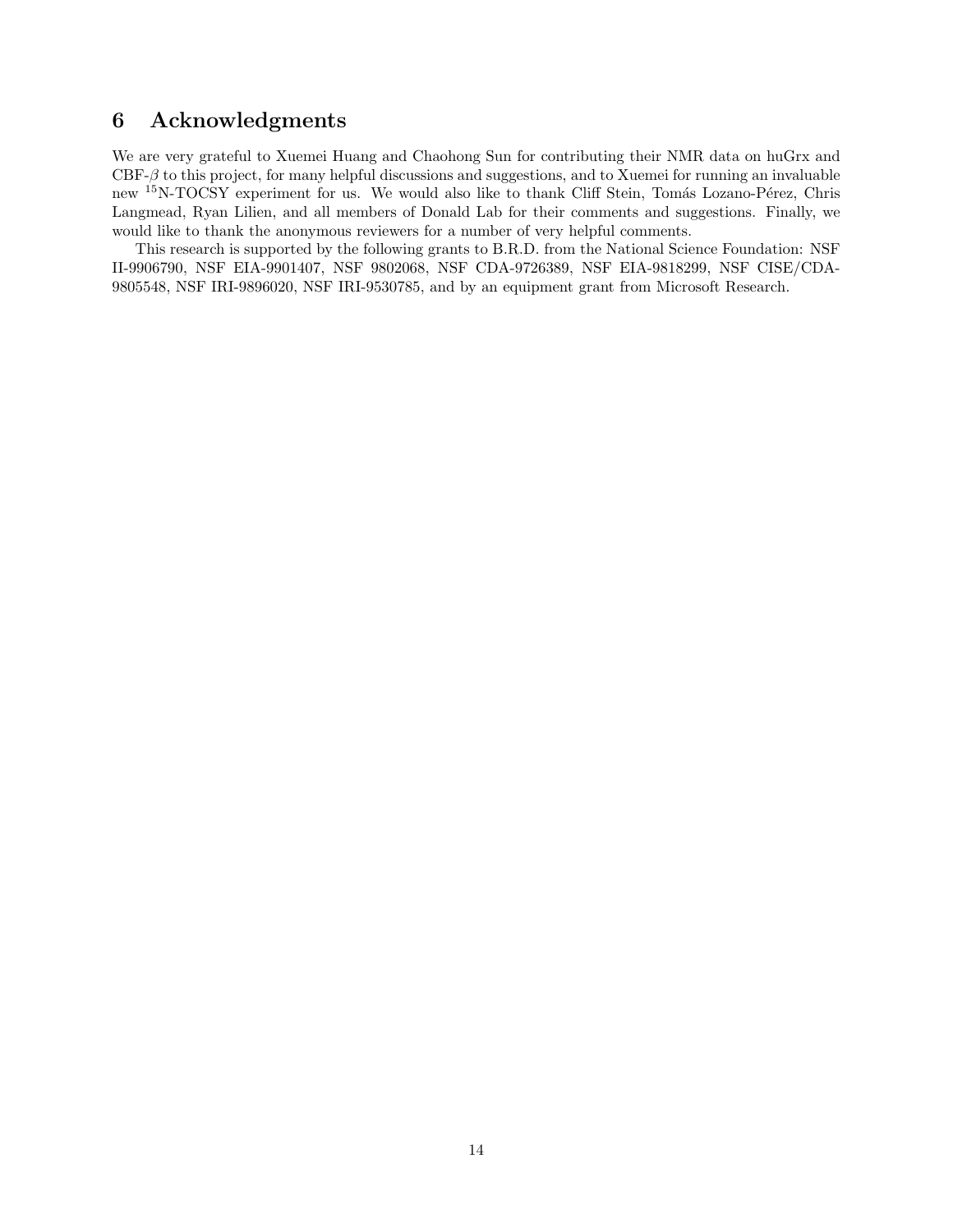# References

- [1] Ayers, D. J., Gooley, P. R., Widmer-Cooper, A., and Torda, A. E. Enhanced protein fold recognition using secondary structure information from NMR. Protein Science 8 (1999), 1127–1133.
- [2] BARTELS, C., GÜNTERT, P., BILETER, M., AND WÜTHRICH, K. GARANT—a general algorithm for resonance assignment of multidimensional nuclear magnetic resonance spectra. Journal of Computational Chemistry 18 (1997), 139–149.
- [3] BARTELS, C., XIA, T.-H., BILLETER, M., GÜNTERT, P., AND WÜTHRICH, K. The program XEASY for computer-supported NMR spectral analysis of biological macromolecules. Journal of Biomolecular NMR 5 (1995), 1–10.
- [4] CAVANAGH, J., FAIRBROTHER, W., PALMER III, A., AND SKELTON, N. Protein NMR Spectroscopy: Principles and Practice. Academic Press Inc., 1996.
- [5] Chen, T., Filkov, V., and Skiena, S. Identifying gene regulatory networks from experimental data. In Proc. RECOMB (1999), pp. 94–103.
- [6] Chen, Y., Reizer, J., Saier Jr., M. H., Fairbrother, W. J., and Wright, P. E. Mapping of the binding interfaces of the proteins of the bacterial phosphotransferase system, HPr and IIAglc. Biochemistry 32, 1 (1993), 32–37.
- [7] CROFT, D., KEMMINK, J., NEIDIG, K.-P., AND OSCHKINAT, H. Tools for the automated assignment high-resolution three-dimensional protein NMR spectra based on pattern recognition techniques. Journal of Biomolecular NMR 10 (1997), 207–219.
- [8] Cuff, J., Clamp, M., Siddiqui, A., Finlay, M., and Barton, G. JPRED: A consensus secondary structure prediction server. Bioinformatics 14 (1998), 892–893.
- [9] Dealeage, G., Tinland, B., and Roux, B. A computerized version of the Chou and Fasman method for predicting the secondary structure of proteins. Analytical Biochemistry 163, 2 (June 1987), 292–297.
- [10] Englander, S., and Wand, A. Main-chain directed strategy for the assignment of <sup>1</sup>H NMR spectra of proteins. Biochemistry 26 (1987), 5953–5958.
- [11] GALAT, A. A note on circular-dichroic-constrained prediction of protein secondary structure. European Journal of Biochemistry 236 (1996), 428–435.
- [12] Gardener, K., Rosen, M. K., and Kay, L. E. Global folds of highly deuterated, methyl-protonated proteins by multidimensional NMR. Biochemistry 36 (1997), 1389–1401.
- [13] Gronenborn, A., Bax, A., Wingfield, P., and Clore, G. A powerful method of sequential proton resonance assignment in proteins using relayed  ${}^{15}N-{}^{1}H$  multiple quantum coherence spectroscopy. FEBS Letters 243 (1989), 93–98.
- [14] GRZESIEK, S., WINGFIELD, P., STAHL, S., KAUFMAN, J. D., AND BAX, A. Four-dimensional <sup>15</sup>Nseparated NOESY of slowly tumbling predeuterated <sup>15</sup>N-enriched proteins, application to HIV-1 Nef. Journal of the American Chemical Society 117, 37 (1995), 9594–9595.
- [15] GÜNTERT, P., DÖTSCH, V., WIDER, G., AND WÜTHRICH, K. Processing of multi-dimensional NMR data with the new software PROSA. Journal of Biomolecular NMR 2 (1992), 619–629.
- [16] Hajduk, P., Meadows, R., and Fesik, S. Drug design: Discovering high-affinity ligands for proteins. Science 278 (1997), 497–499.
- [17] Hare, B., and Wagner, G. Application of automated NOE assignment to three-dimensional structure refinement of a 28 kD single-chain T cell receptor. Journal of Biomolecular NMR 15 (1999), 103–113.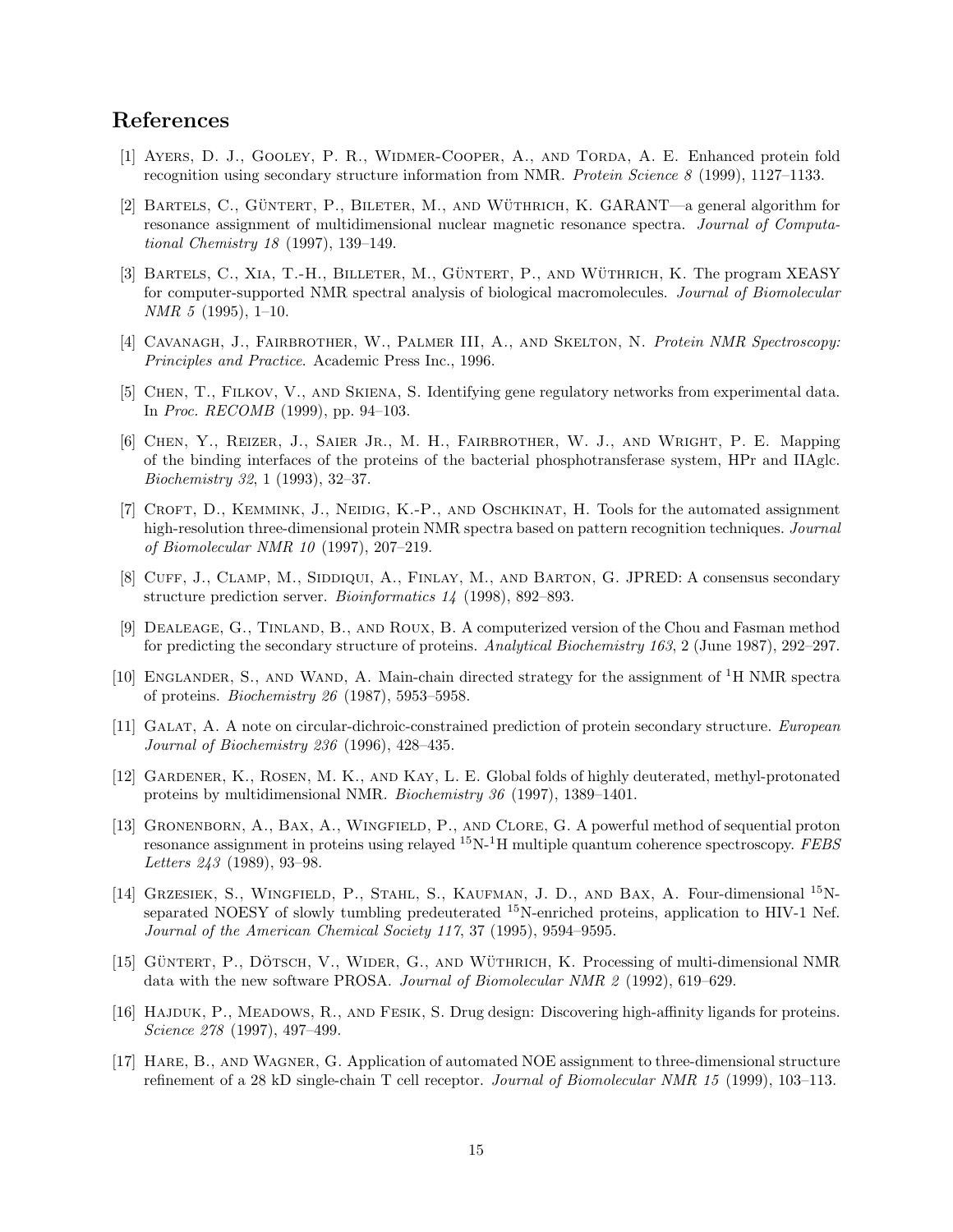- [18] Hartuv, E., Schmitt, A., Lange, J., Meier-Ewert, S., Lehrach, H., and Shamir, R. An algorithm for clustering cDNAs for gene expression analysis. In Proc. RECOMB (1999), pp. 188–197.
- [19] Huang, X., Speck, N., and Bushweller, J. Complete heteronuclear NMR resonance assignments and secondary structure of core binding factor  $\beta$  (1-141). Journal of Biomolecular NMR 12 (1998), 459–460.
- [20] Karp, R., Stoughton, R., and Yeung, K. Algorithms for choosing differential gene expression experiments. In Proc. RECOMB (1999), pp. 208–217.
- [21] Kay, L. E. Protein dynamics from NMR. Nature Structural Biology 5 Suppl (1998), 513–517.
- [22] KELLEY III, J., AND BUSHWELLER, J.  $^{1}H$ ,  $^{13}C$ , and  $^{15}N$  NMR resonance assignments of vaccinia glutaredoxin-1 in the fully reduced form. Journal of Biomolecular NMR 12 (1998), 353–355.
- [23] KORADI, R., BILLETER, M., ENGELI, M., GÜNTERT, P., AND WÜTHRICH, K. Automated peak picking and peak integration in macromolecular NMR spectra using AUTOPSY. Journal of Magnetic Resonance 135 (1998), 288–297.
- [24] Lathrop, R. H., and Smith, T. F. Global optimum protein threading with gapped alignment and empirical pair score functions. Journal of Molecular Biology 255 (1996), 651–665.
- [25] Leutner, M., Gschwind, R., Liermann, J., Schwarz, C., Gemmecker, G., and Kessler, H. Automated backbone assignment of labeled proteins using the threshold accepting algorithm. Journal of Biomolecular NMR 11 (1998), 31–43.
- [26] LUKIN, J., GOVE, A., TALUKDAR, S., AND HO, C. Automated probabilistic method for assigning backbone resonances of  $(^{13}C, ^{15}N)$ -labeled proteins. *Journal of Biomolecular NMR 9* (1997), 151–166.
- [27] Mumenthaler, C., and Braun, W. Automated assignment of simulated and experimental NOESY spectra of proteins by feedback filtering and self-correcting distance geometry. Journal of Molecular Biology 254 (1995), 465–480.
- [28] MUMENTHALER, C., GÜNTERT, P., BRAUN, W., AND WÜTHRICH, K. Automated combined assignment of NOESY spectra and three-dimensional protein structure determination. Journal of Biomolecular NMR 10 (1997), 351–362.
- [29] Nelson, S., Schneider, D., and Wand, A. Implementation of the main chain directed assignment strategy. Biophysical Journal 59 (1991), 1113–1122.
- [30] Palmer III, A. G. Probing molecular motion by NMR. Current Opinion in Structural Biology 7 (1997), 732–737.
- [31] PALMER III, A. G., WILLIAMS, J., AND MCDERMOTT, A. Nuclear magnetic resonance studies of biopolymer dyanmics. Journal of Physical Chemistry 100 (1996), 13293–13310.
- [32] Pearlman, D. Automated detection of problem restraints in NMR data sets using the FINGAR genetic algorithm method. Journal of Biomolecular NMR 13 (1999), 325–335.
- [33] RUSSELL, S., AND NORVIG, P. *Artificial intelligence: a modern approach*. Prentice-Hall, 1995.
- [34] SEAVEY, B., FARR, E., WESTLER, W., AND MARKLEY, J. A relational database for sequence-specific protein NMR data. Journal of Biolmolecular NMR (1991), 217–236.
- [35] SHUKER, S., HAJDUK, P., MEADOWS, R., AND FESIK, S. Discovering high-affinity ligands for proteins: SAR by NMR. Science 274 (1996), 1531–1534.
- [36] Standley, D. M., Eyrich, V. A., Felts, A. K., Friesner, R. A., and McDermott, A. E. A branch and bound algorithm for protein structure refinement from sparse NMR data sets. Journal of Molecular Biology 285 (1999), 1691–1710.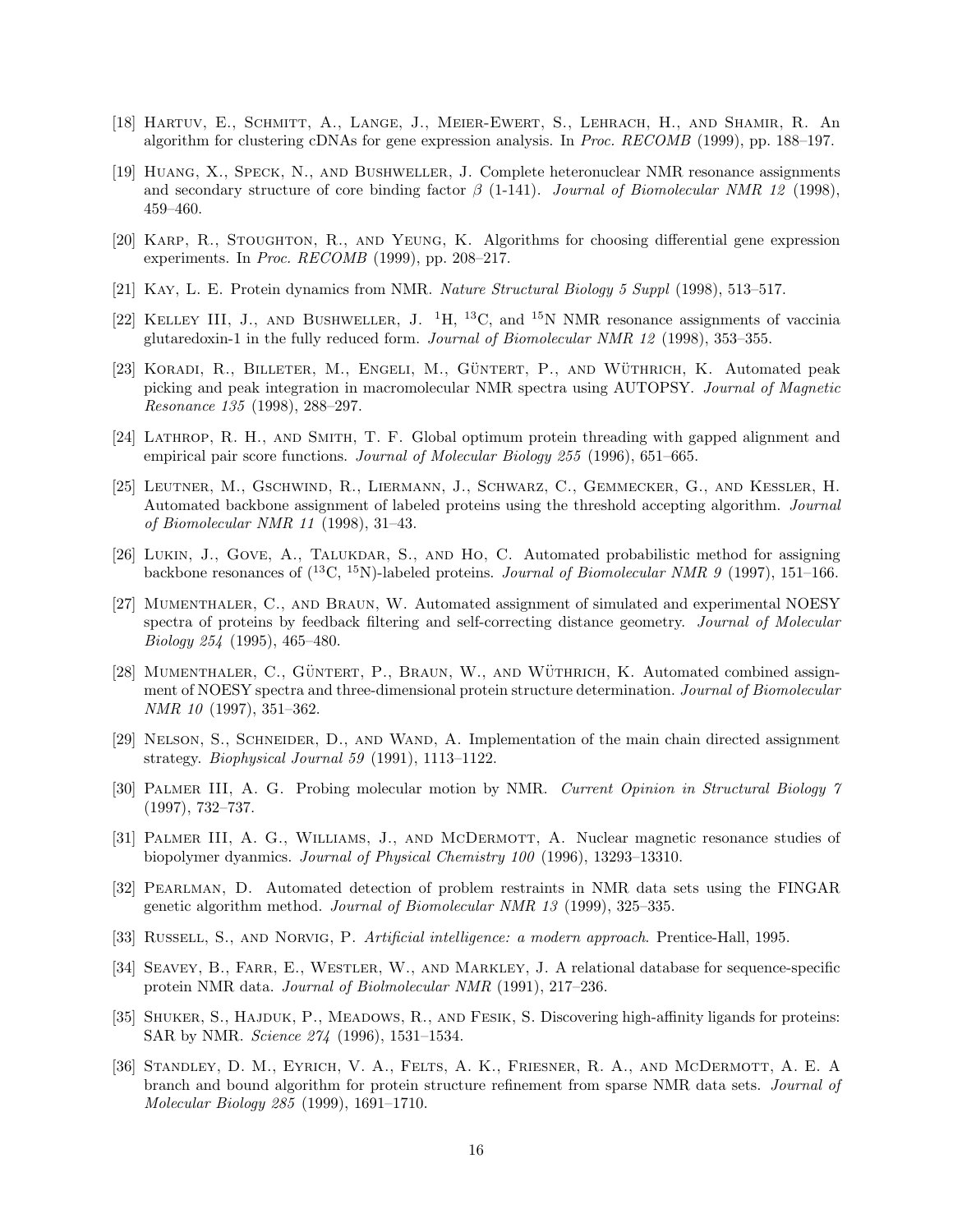- [37] STEFANO, D. D., AND WAND, A. Two-dimensional  ${}^{1}H$  NMR study of human ubiquitin: a main-chain directed assignment and structure analysis. Biochemistry 26 (1987), 7272–7281.
- [38] SUN, C., HOLMGREN, A., AND BUSHWELLER, J. Complete <sup>1</sup>H, <sup>13</sup>C, and <sup>15</sup>N NMR resonance assignments and secondary structure of human glutaredoxin in the fully reduced form. Protein Science 6 (1997), 383–390.
- [39] Third meeting on the critical assessment of techniques for protein structure prediction. Proteins: Structure, Function, and Genetics S3 (1999).
- [40] Venters, R. A., Metzler, W. J., Spicer, L. D., Mueller, L., and Farmer, B. T. Use of  $H_N^1$ - $H_N^1$  NOEs to determine protein global folds in predeuterated proteins. *Journal of the American* Chemical Society 117, 37 (1995), 9592–9593.
- [41] WISHART, D., SYKES, B., AND RICHARDS, F. The chemical shift index: a fast and simple method for the assignment of protein secondary structure through NMR spectroscopy. *Biochemistry 31*, 6 (February 1992), 1647–1651.
- [42] WÜTHRICH, K. NMR of Proteins and Nucleic Acids. John Wiley & Sons, 1986.
- [43] Xu, Y., Xu, D., Crawford, O. H., Einstein, J. R., and Serpersu, E. Protein structure determination using protein threading and sparse NMR data. In Proc. RECOMB (2000), pp. 299–307.
- [44] Zhu, G., Kong, X., and Sze, K. Gradient and sensitivity enhancement of 2D TROSY-based experiments. Journal of Biomolecular NMR 13 (1999), 3–10.
- [45] Zhu, G., Xia, Y., Sze, K., and Yan, X. 2D and 3D TROSY-enhanced NOESY of <sup>15</sup>N-labeled proteins. Journal of Biomolecular NMR 14 (1999), 377–381.
- [46] Zimmerman, D., Kulikowsi, C., Huang, Y., Feng, W., Tashiro, M., Shimotakahara, S., CHIEN, C., POWERS, R., AND MONTELIONE, G. Automated analysis of protein NMR assignments using methods from artificial intelligence. Journal of Molecular Biology 269 (1997), 592–610.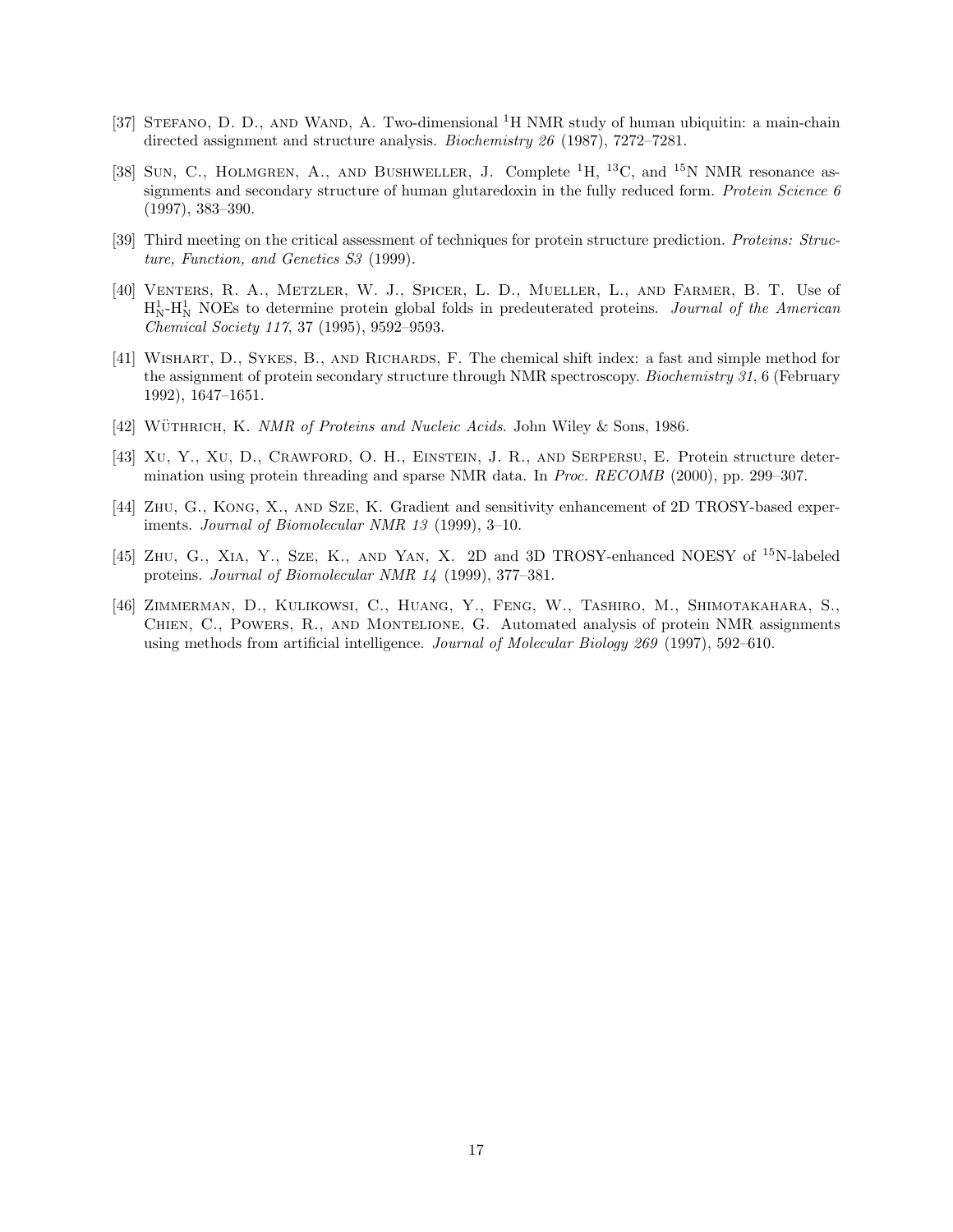

Figure 1: Atom nomenclature and interactions in a protein. (a) Through-bond interactions shown with dotted lines (HSQC:  $H^{N_{-}15}N$ ; HNHA:  $H^{N_{-}15}N$ -H<sup> $\alpha$ </sup>; TOCSY:  $H^{N_{-}15}N$ -H $^{\alpha}$ -H $^{\beta}$ -...). (b) Through-space interactions in NOESY shown with wavy lines  $(d_{\alpha N} \text{ solid and } d_{NN} \text{ dashed}).$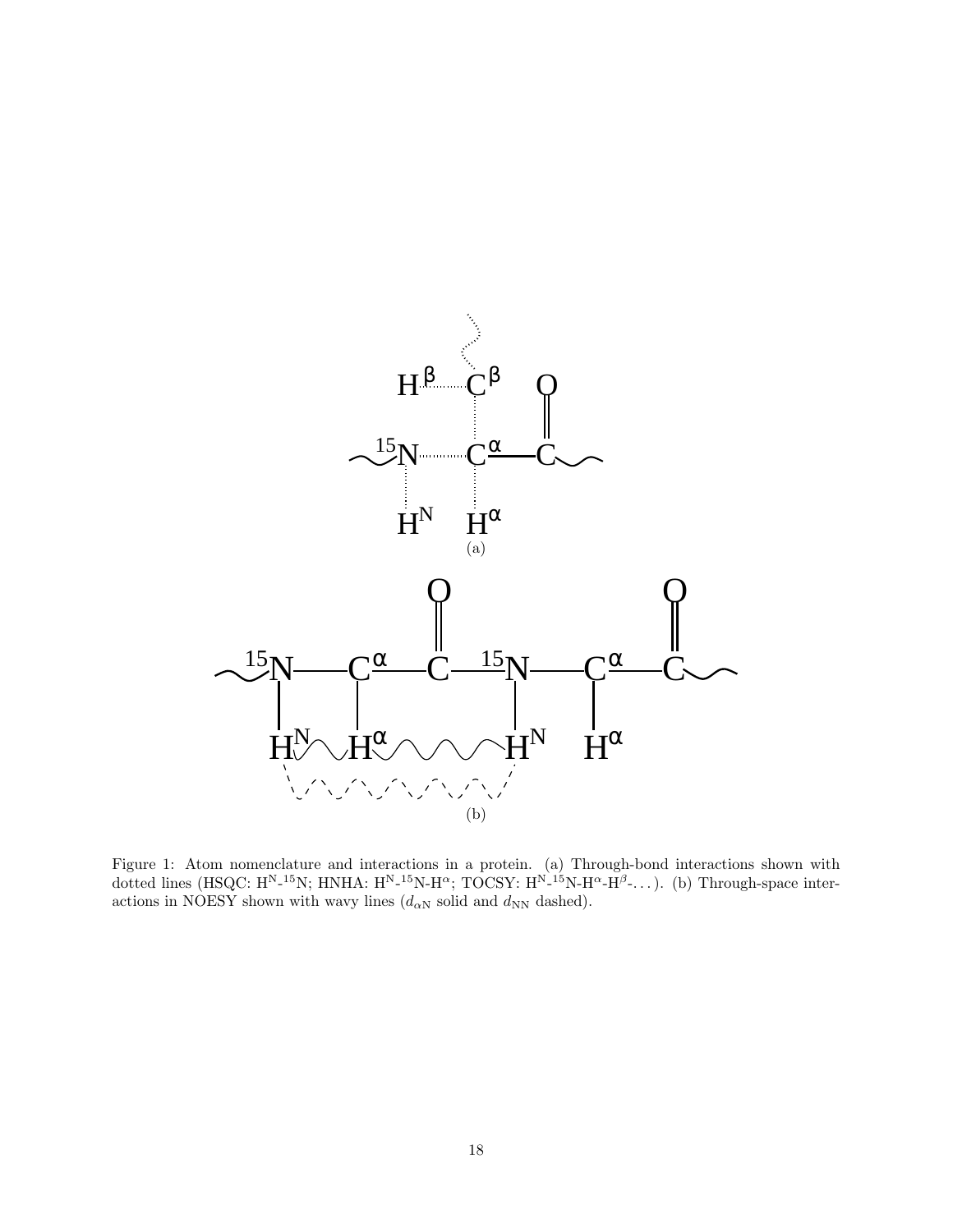

Figure 2: NMR spectra (rectangular boxes) and their uses in Jigsaw data types (oval boxes). The HSQC identifies a putative residue; the HNHA provides the  $\phi$  angle, correlated with membership in  $\alpha$ -helix or  $\beta$ sheet; the TOCSY shows a fingerprint of side-chain proton shifts; the NOESY indicates possible interactions between nodes, with intra- vs. interresidue interactions distinguished by  $H^{\alpha}$  shifts from the HNHA and TOCSY.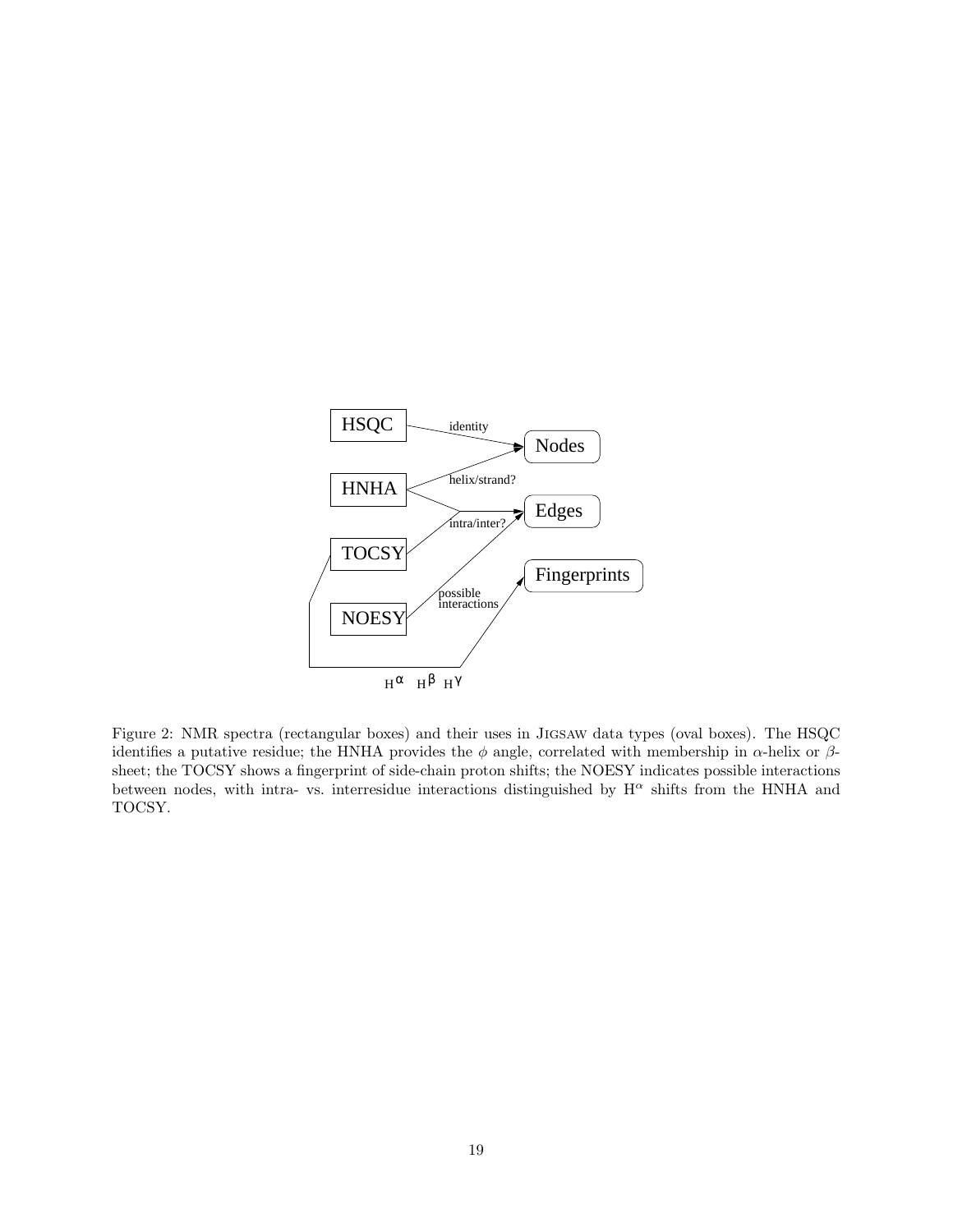

Figure 3: NOESY  $d_{\alpha N}$  (solid) and  $d_{\rm NN}$  (dotted) interactions in (a)  $\alpha$ -helices and (b)  $\beta$ -sheets.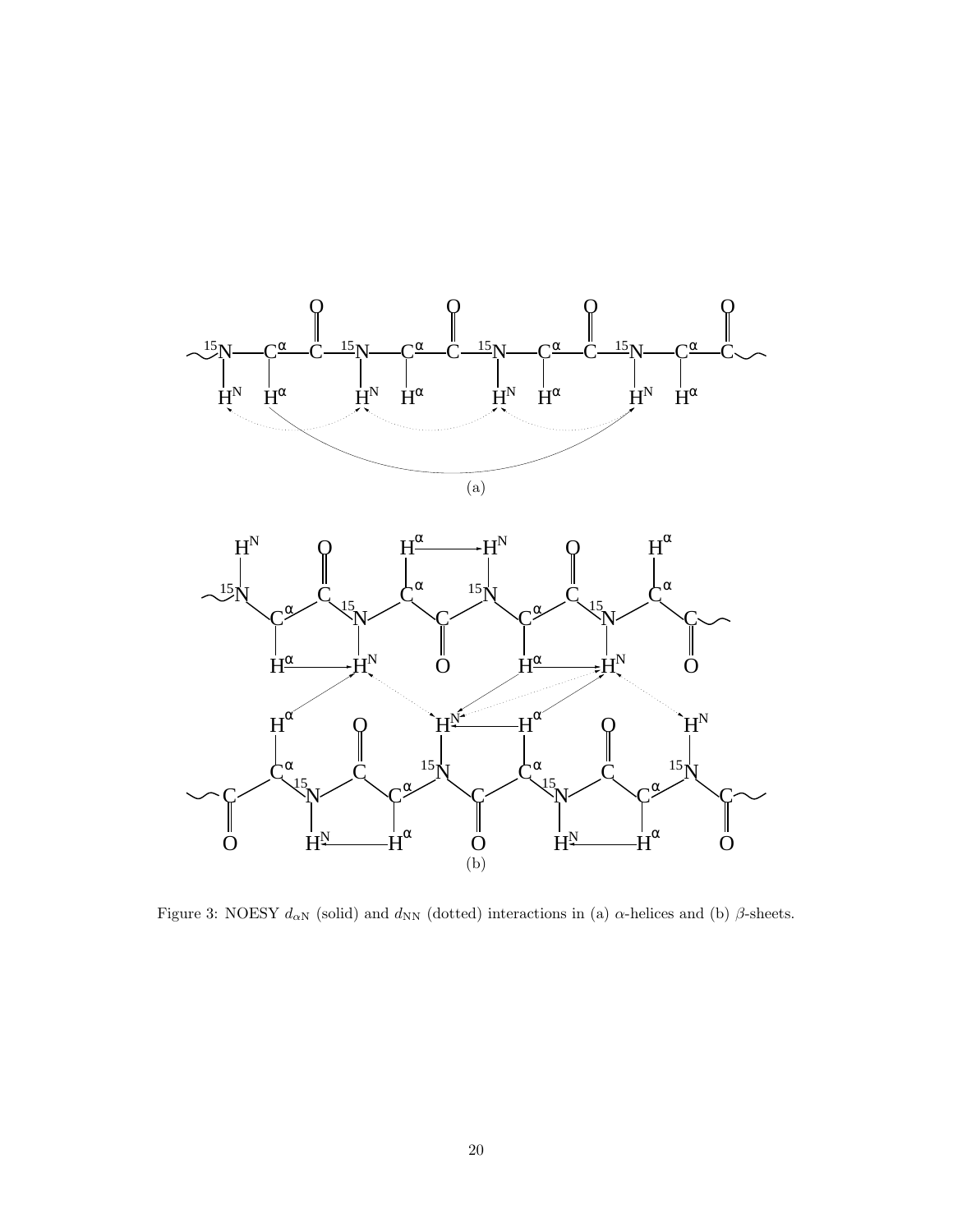

Figure 4: Interaction graphs ( $d_{\alpha N}$  edges solid and  $d_{NN}$  dotted) and constraints for (a)  $\alpha$ -helices and (b)  $\beta$ sheets. This figure shows perfect patterns. Interaction graphs in experimental NMR data contain significant noise, manifested as some missing and many extra graph edges.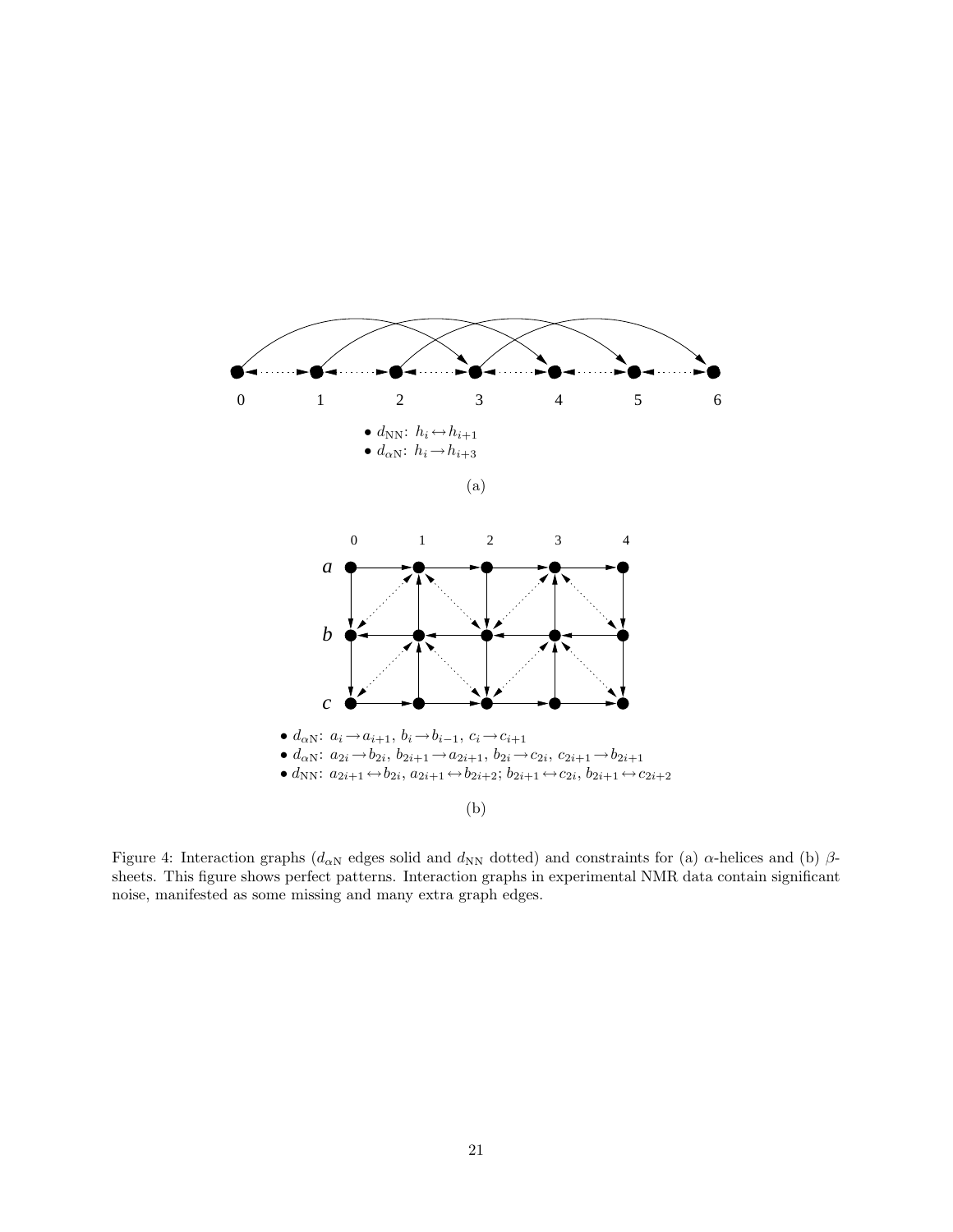

Figure 5: Jigsaw algorithm overview: (a) identify graph fragments, (b) merge them sequentially, and (c) collect them into complete secondary structure graphs. Only correct fragments are shown here. Graphs from experimental data also generate a large number of incorrect fragments, but mutual inconsistencies prevent them from forming either long sequences or large secondary structure graphs.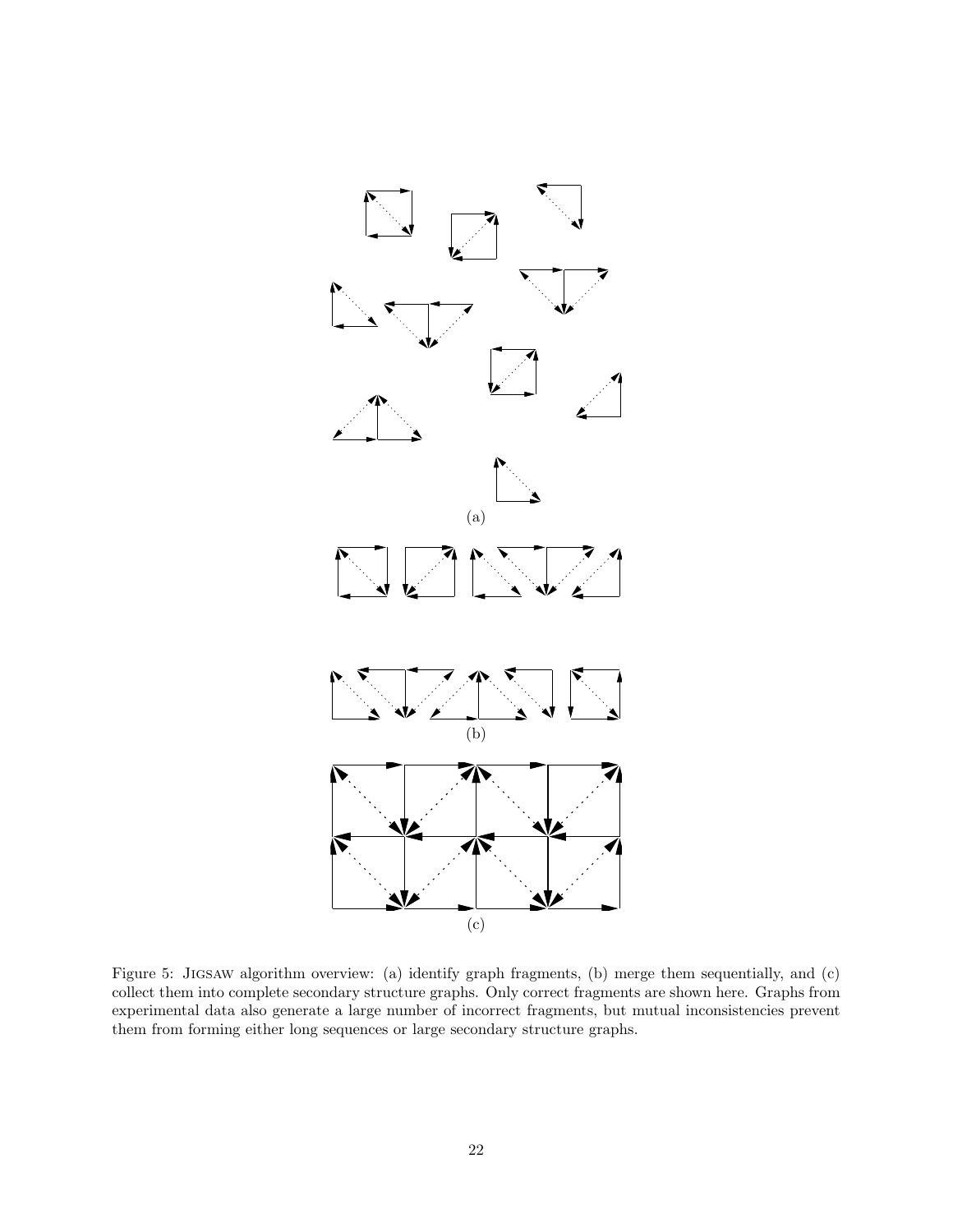

Figure 6: Interaction graph fragment patterns in (a)  $α$ -helices and (b)  $β$ -sheets.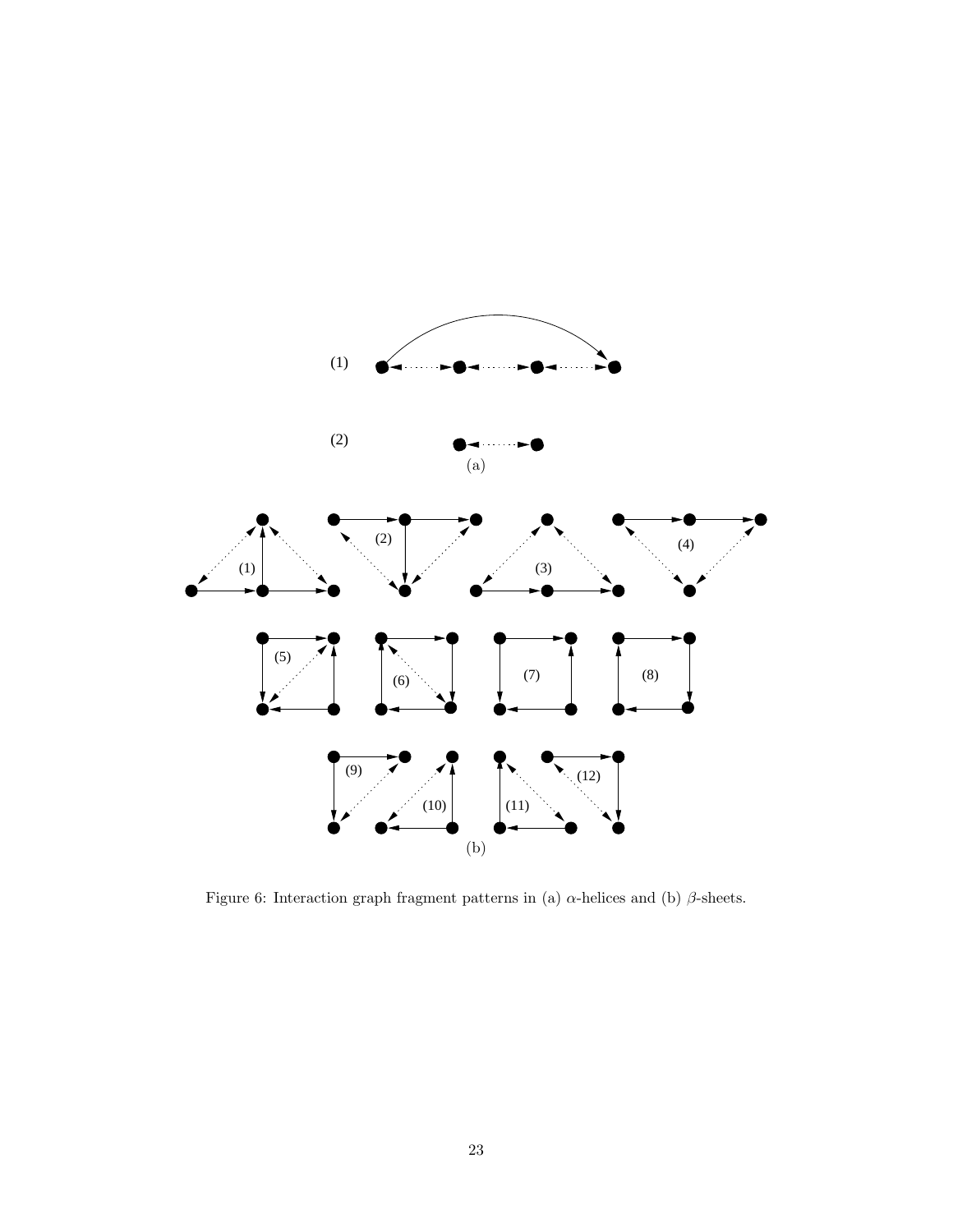

Figure 7:  $\alpha$ -helices of CBF- $\beta$  computed by JIGSAW, using spectral suites 1 and 2. Edges: solid=correct; dotted=false negative; X=false positive. Vertices: solid=correct; empty=sequentially correct but not in  $\alpha$  -helix.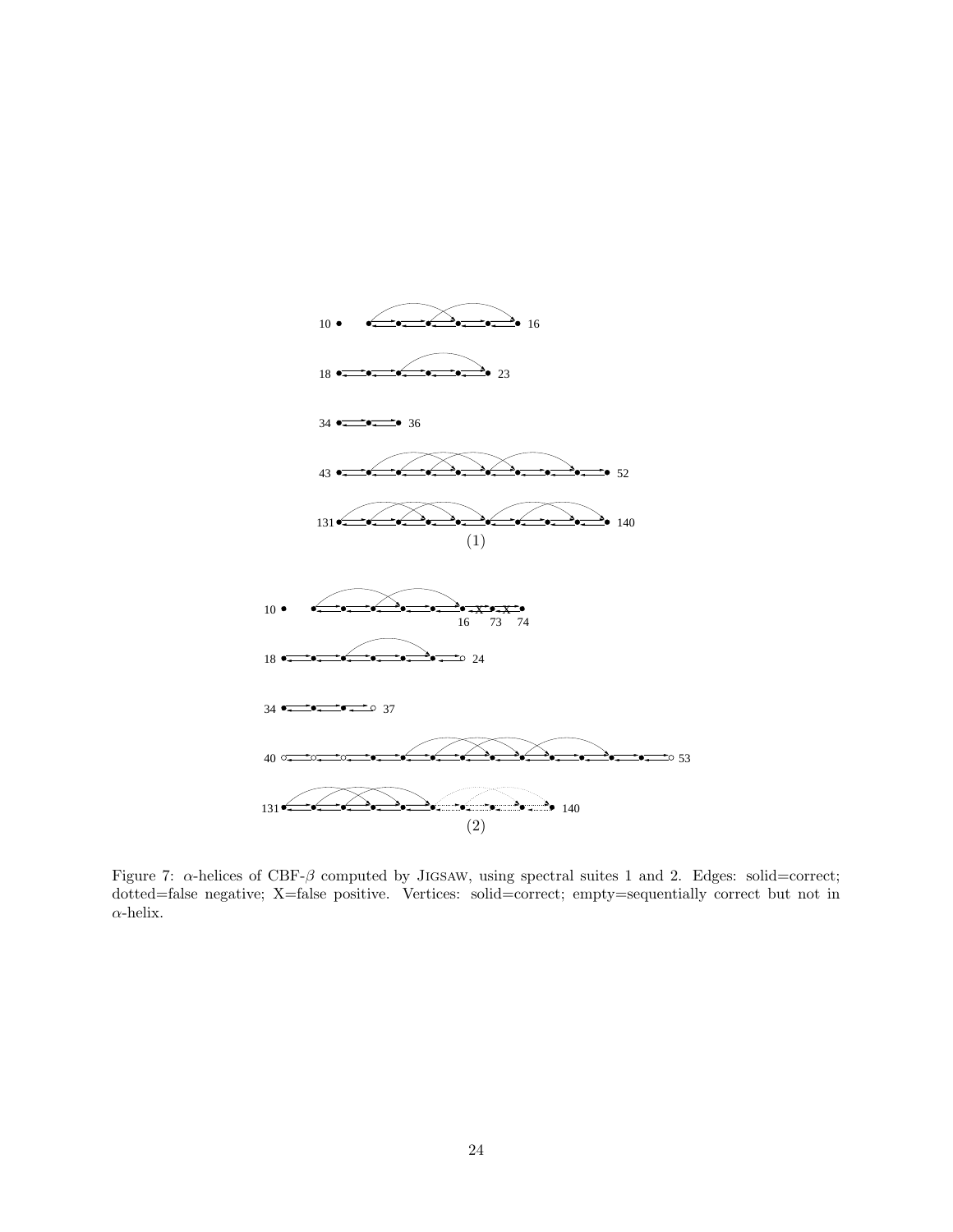

Figure 8: α-helices of huGrx computed by Jigsaw, using spectral suites 1 and 2. Edges: solid=correct; dotted=false negative. Vertices: solid=correct; empty=sequentially correct but not in  $\alpha$ -helix.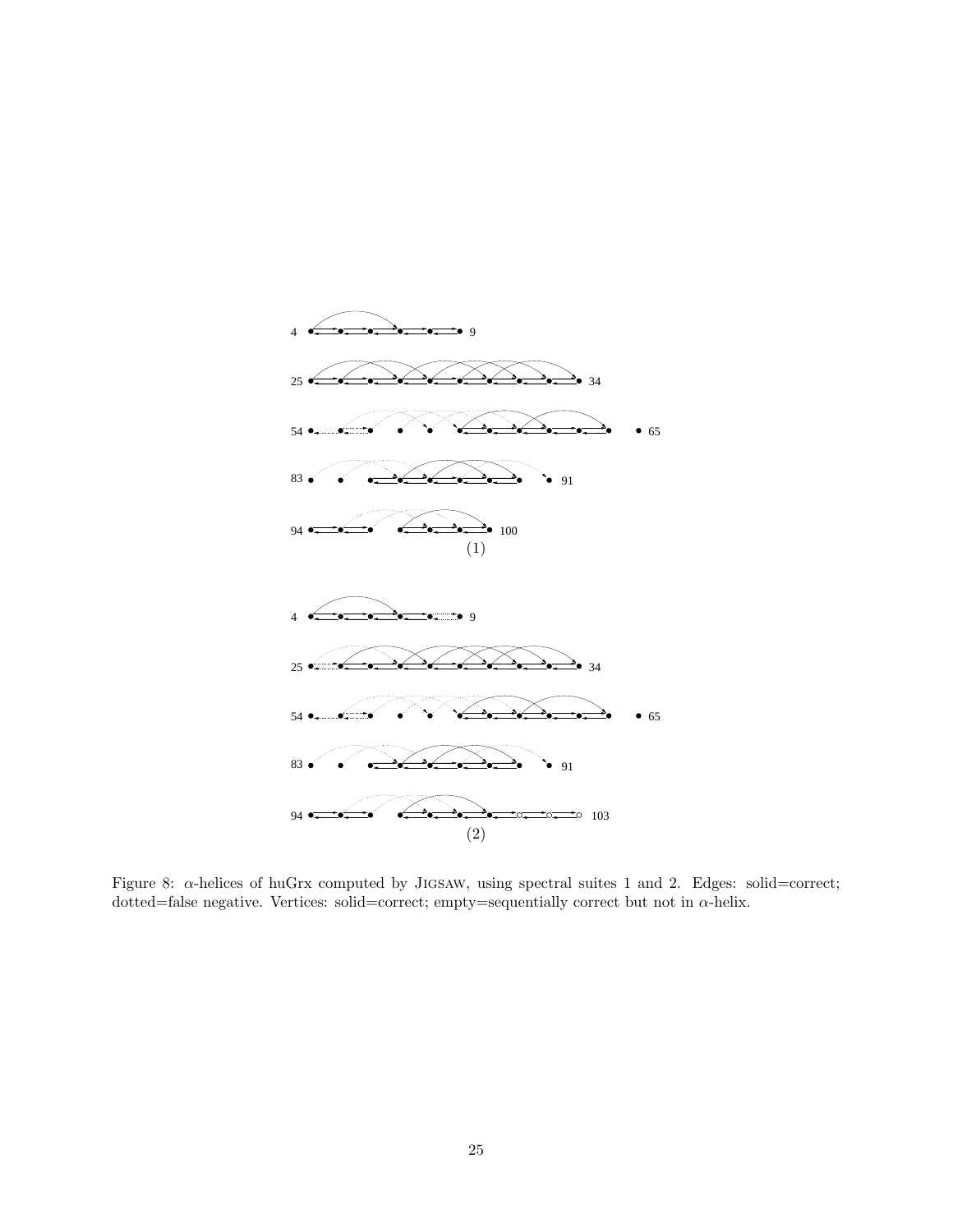

Figure 9:  $\alpha$ -helices of vacGrx computed by JIGSAW, using spectral suites 1 and 2. Edges: solid=correct; dotted=false negative. Vertices: solid=correct; empty=sequentially correct but not in  $\alpha$ -helix.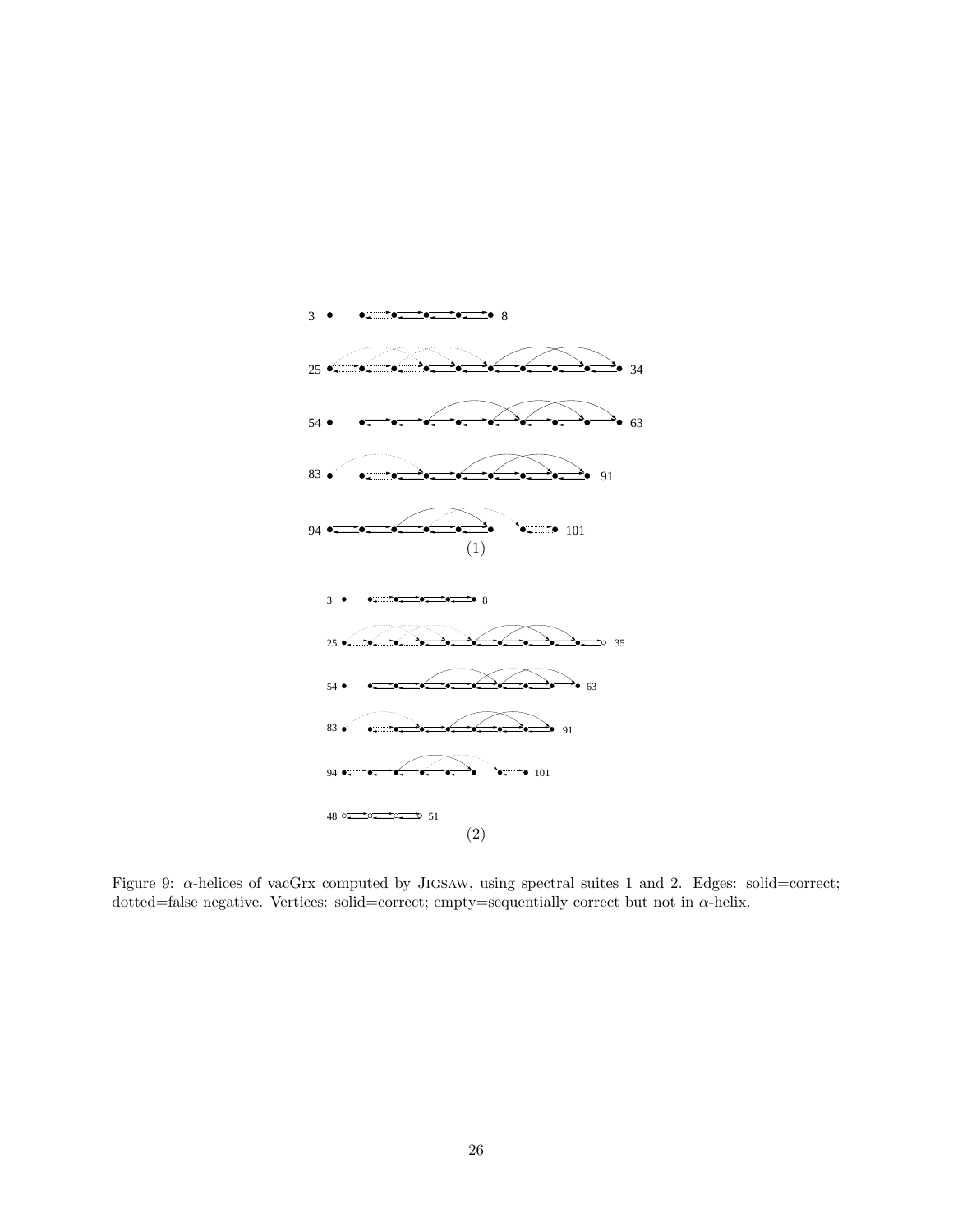

Figure 10: β-sheets of CBF-β computed by Jigsaw. Edges: solid=correct; dotted=false negative; X=false positive.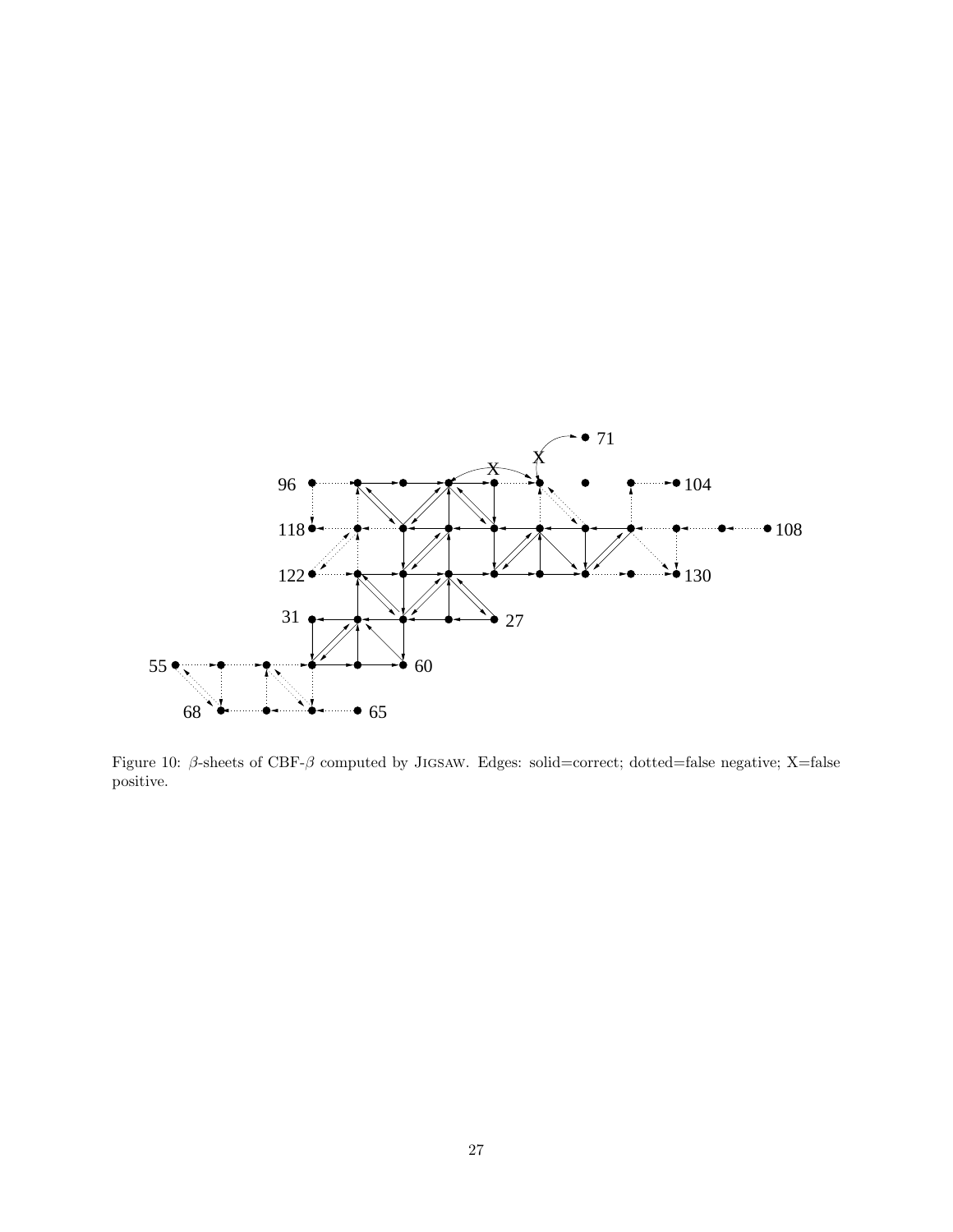

Figure 11: β-sheets of huGrx computed by Jigsaw, using spectral suite 2. Edges: solid=correct; dotted=false negative.



Figure 12: Known β-sheet connectivities in vacGrx. The connectivities are too sparse for the generic Jigsaw algorithm to uncover much structure.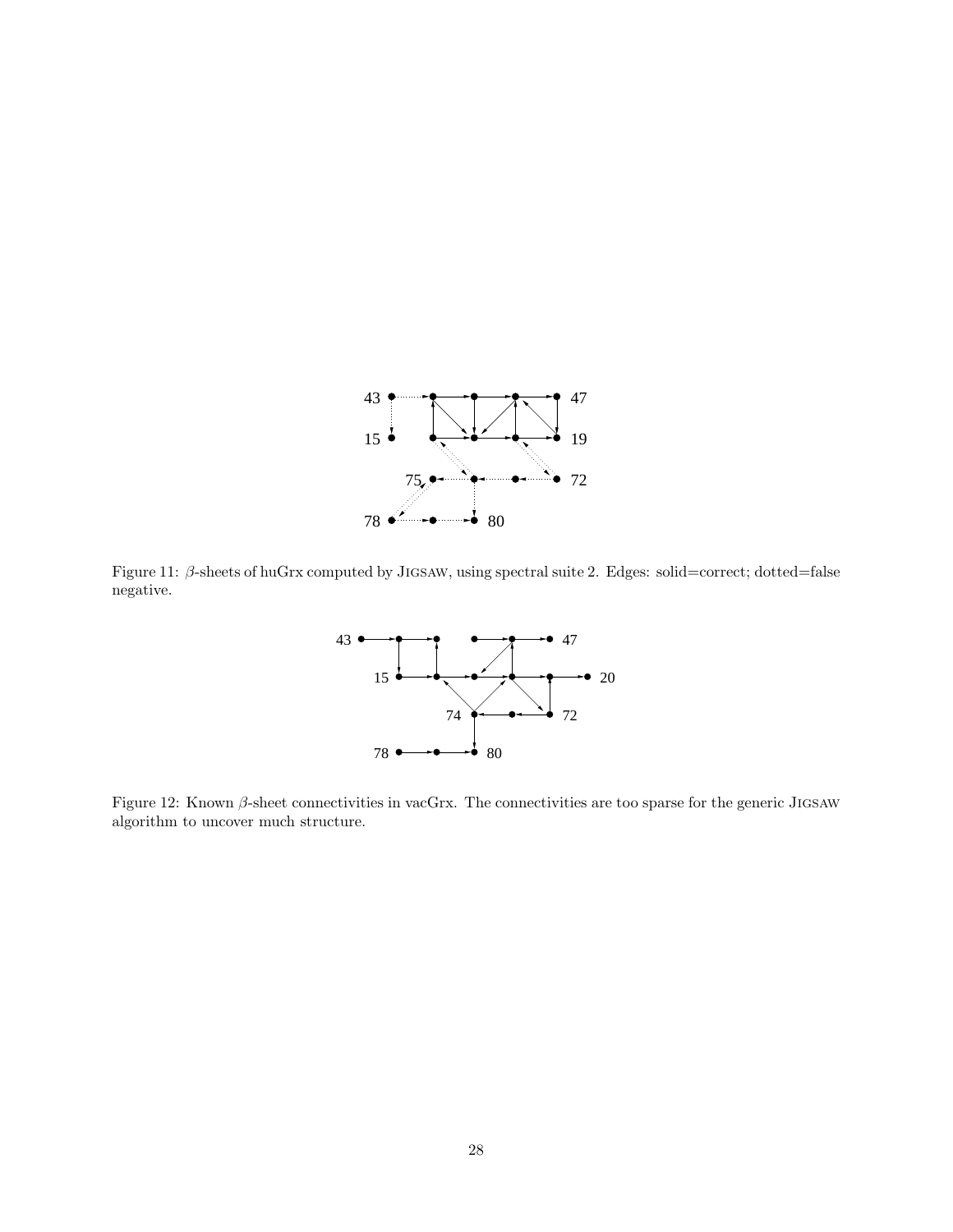

Figure 13: BMRB mean <sup>1</sup>H chemical shifts over different amino acid types. These shifts define "fingerprints" for the expected TOCSY peaks of different amino acid types; the fingerprint for His is isolated as an example.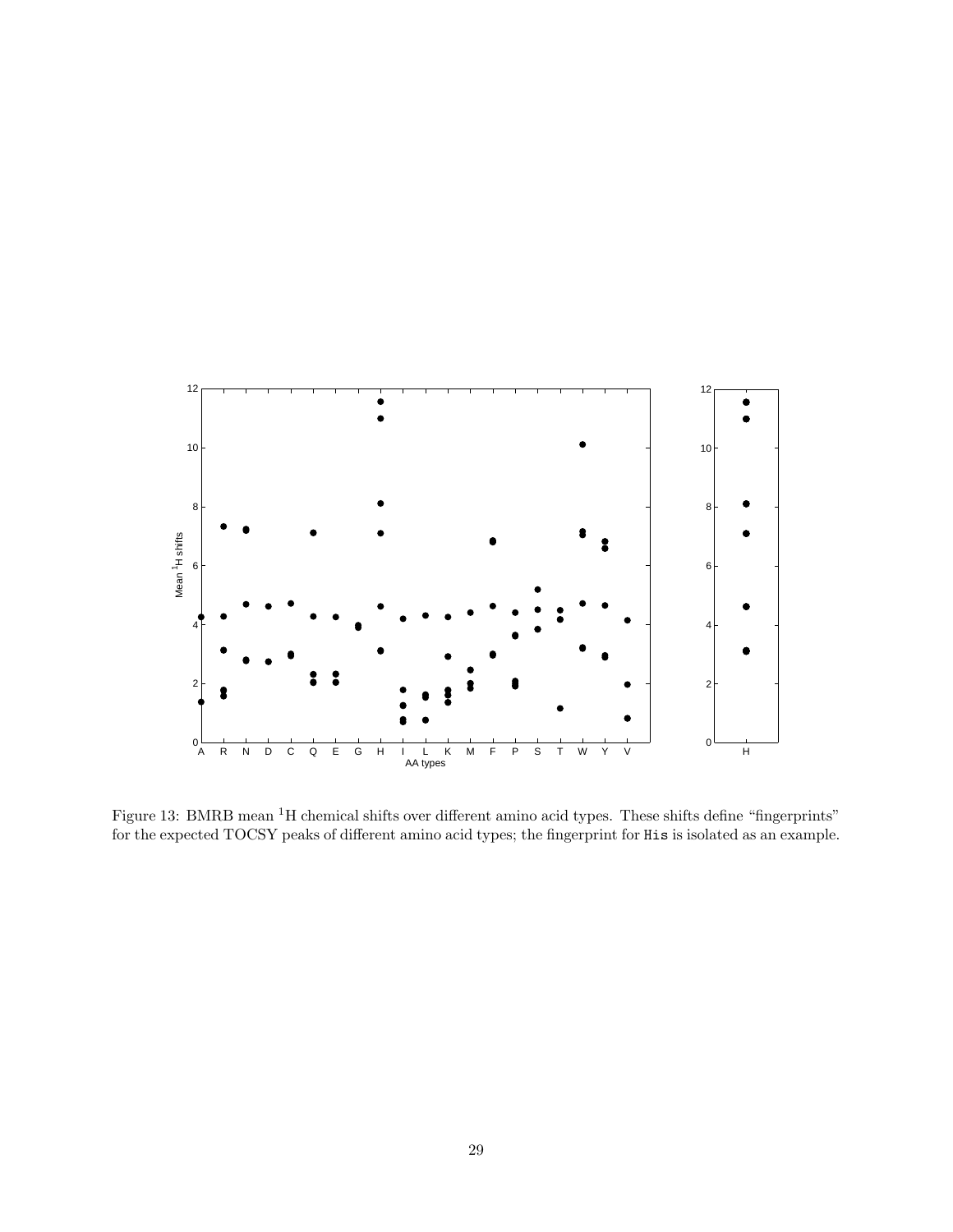Function fragments  $(G, p_1, p, F, T)$ Set  $\mathcal{G} \leftarrow \emptyset$ For each  $v \in V(G)$ Let  $\mathcal{G}_1 = \{ (\{v, to(e)\}, \{e\}) \mid \text{from}(e) = v \}$ For  $i = 2..p_1$ Let  $G_i = \{(V(G) \cup \{\text{to}(e)\}, E(G) \cup \{e\}) \mid (G \in G_{i-1}) \land (\text{from}(e) = V(G)_{F_i})\}$ For  $i = p_1 + 1..p$ Let  $G_i = \{(V(G), E(G) \cup \{e\}) \mid (G \in G_{i-1}) \wedge (\text{from}(e) = V(G)_{F_i}) \wedge (\text{to}(e) = V(G)_{T_i})\}$ Set  $\mathcal{G} \leftarrow \mathcal{G} \cup \mathcal{G}_p$ return  $\mathcal G$ 

Table 1: Pseudocode for Jigsaw graph fragment identification. Add edges to the growing fragments such that each additional edge is from the specified already-found vertex (up to  $p_1$ ) or between the specified already-found vertices (after  $p_1$ ). Other constraints (e.g. type and match score) filter the sets but aren't shown here for simplicity.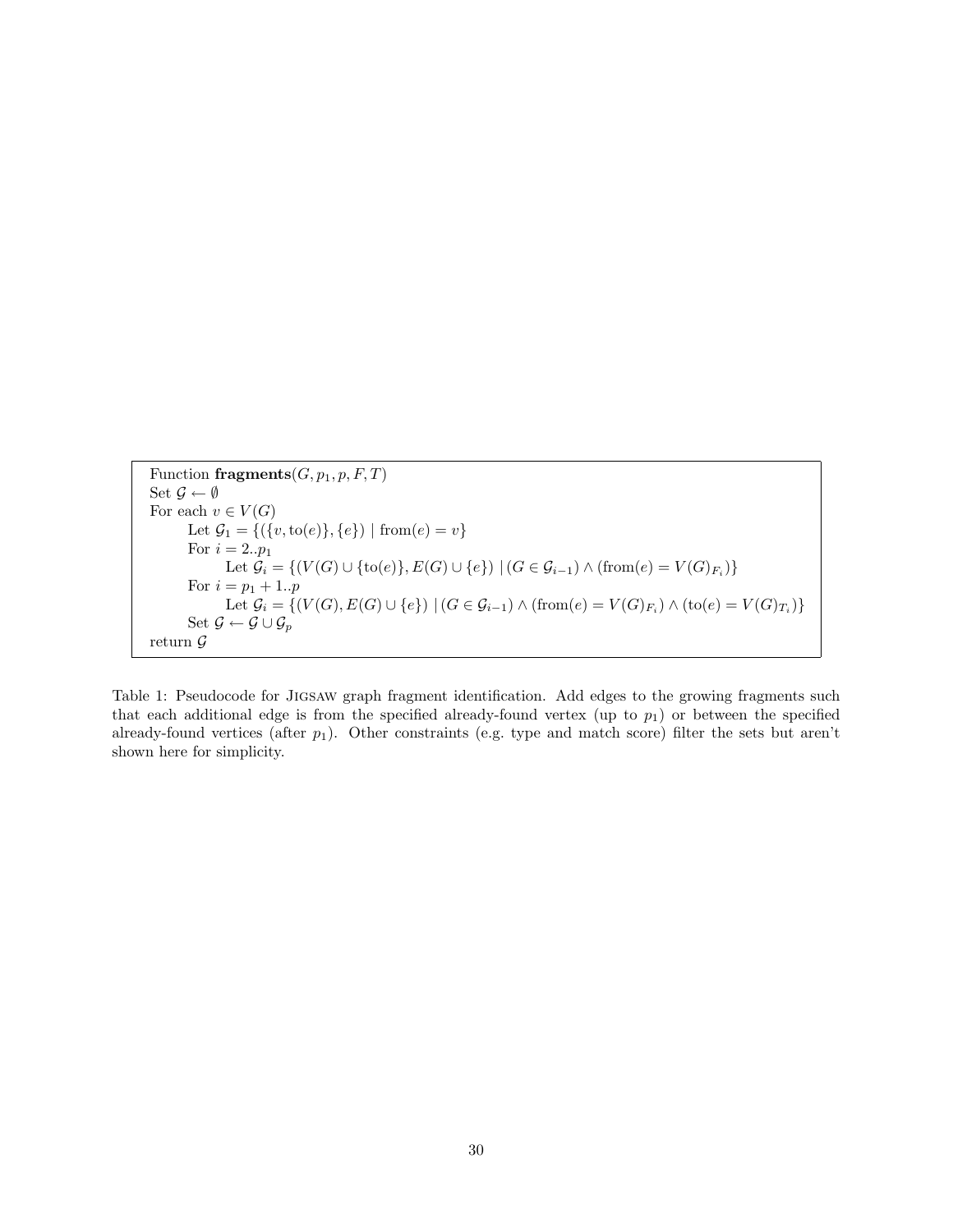Function sequences  $(\mathcal{F}, \mathcal{F}')$ Set  $\mathcal{S} \leftarrow \mathcal{F}'$ While  $\mathcal S$  continues to grow Set  $\mathcal{S} \leftarrow \{(V(S) \cup V(F), E(S) \cup E(F)) \mid (S \in \mathcal{S}) \wedge (F \in \mathcal{F}) \wedge (S \cup F \text{ connected}) \wedge (S \cup F \text{ consistent})\}$ return $\mathcal S$ 

Table 2: Pseudocode for Jigsaw fragment sequence growth. Add fragments to the growing sequences such that each additional fragment is connected to the left or right end of a sequence (i.e. to a node with no forward or no backward adjacency) and the new sequence satisfies the interaction graph constraints.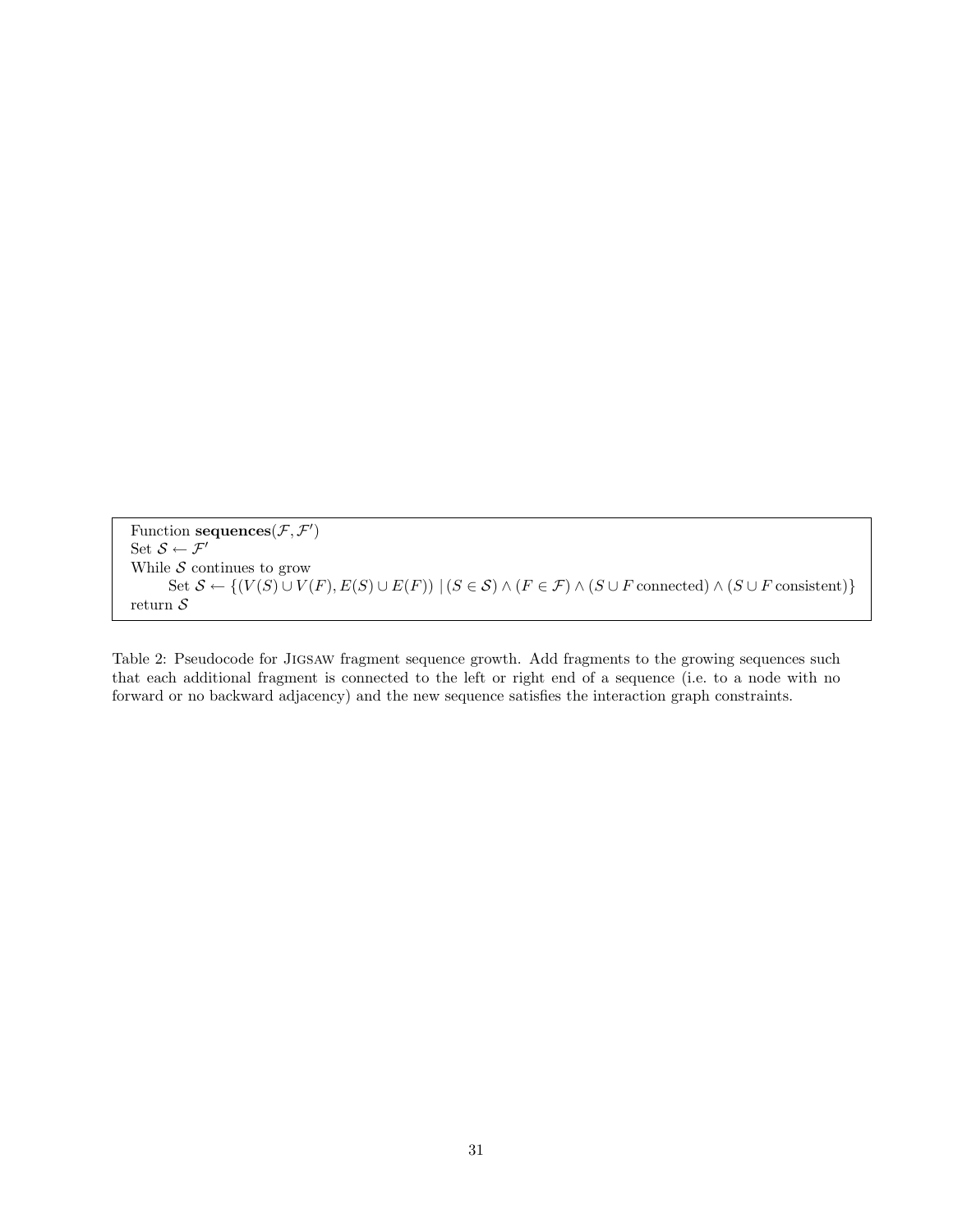Function  $\mathbf{secondary\_structures}(\mathcal{S})$ return  $\{G' = (\begin{bmatrix} \end{bmatrix})\}$ G∈S  $V(G), \left\lfloor \ \right\rfloor$ G∈S  $E(G)$  |  $(S \subseteq S) \wedge (G'$  consistent)}

Table 3: Pseudocode for Jigsaw sequence collection. Find subsets of the fragment sequences such that the resulting graph satisfies the interaction graph constraints.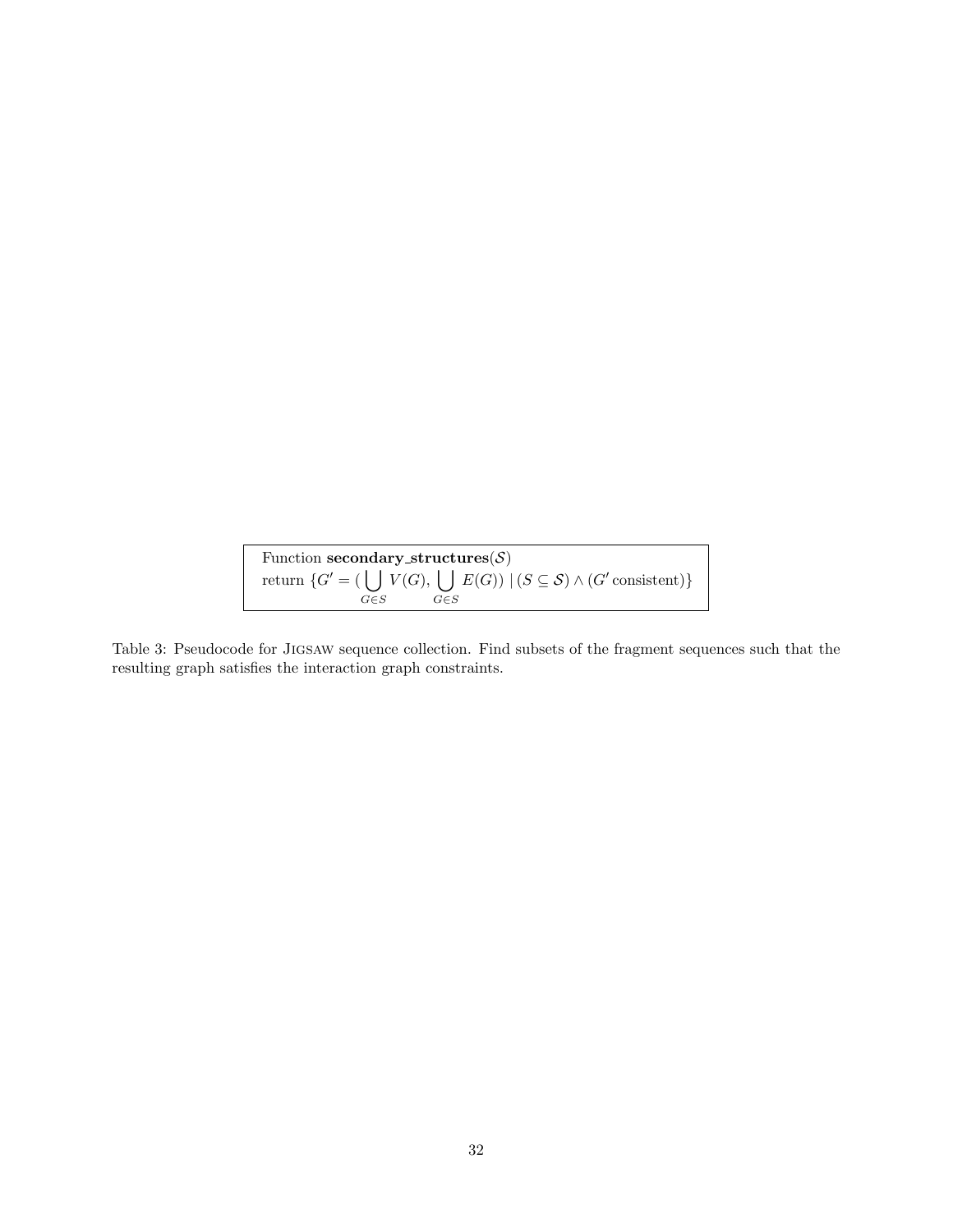|            | huGrx    | $\text{CBF-}\beta$ | $\rm vacGrx$ |
|------------|----------|--------------------|--------------|
| Actual     | 82.      | 72                 | 80           |
| Correct    | 70;65    | 72; 62             | 63; 63       |
| % Correct  | 85%; 79% | 100%; 86%          | 79%; 79%     |
| Extra seq. | 0:0      | 0; 12              | 0:8          |
| Incorrect  | 0:0      | 0:4                | 0:0          |
| a          |          |                    |              |

|            | huGrx    | $CBF-\beta$ |  |
|------------|----------|-------------|--|
| Actual     | 28       | 89          |  |
| Correct    | 13:13    | 58:54       |  |
| % Correct  | 46%; 46% | 65%; 60%    |  |
| Extra seq. | 0:0      | 0:0         |  |
| Incorrect  | 0:0      | 0:2         |  |
|            |          |             |  |

Table 4: Summary of results for JIGSAW secondary structure discovery ((a)  $\alpha$ -helices and (b)  $\beta$ -sheets), for spectral suites 1 (first) and 2 (second).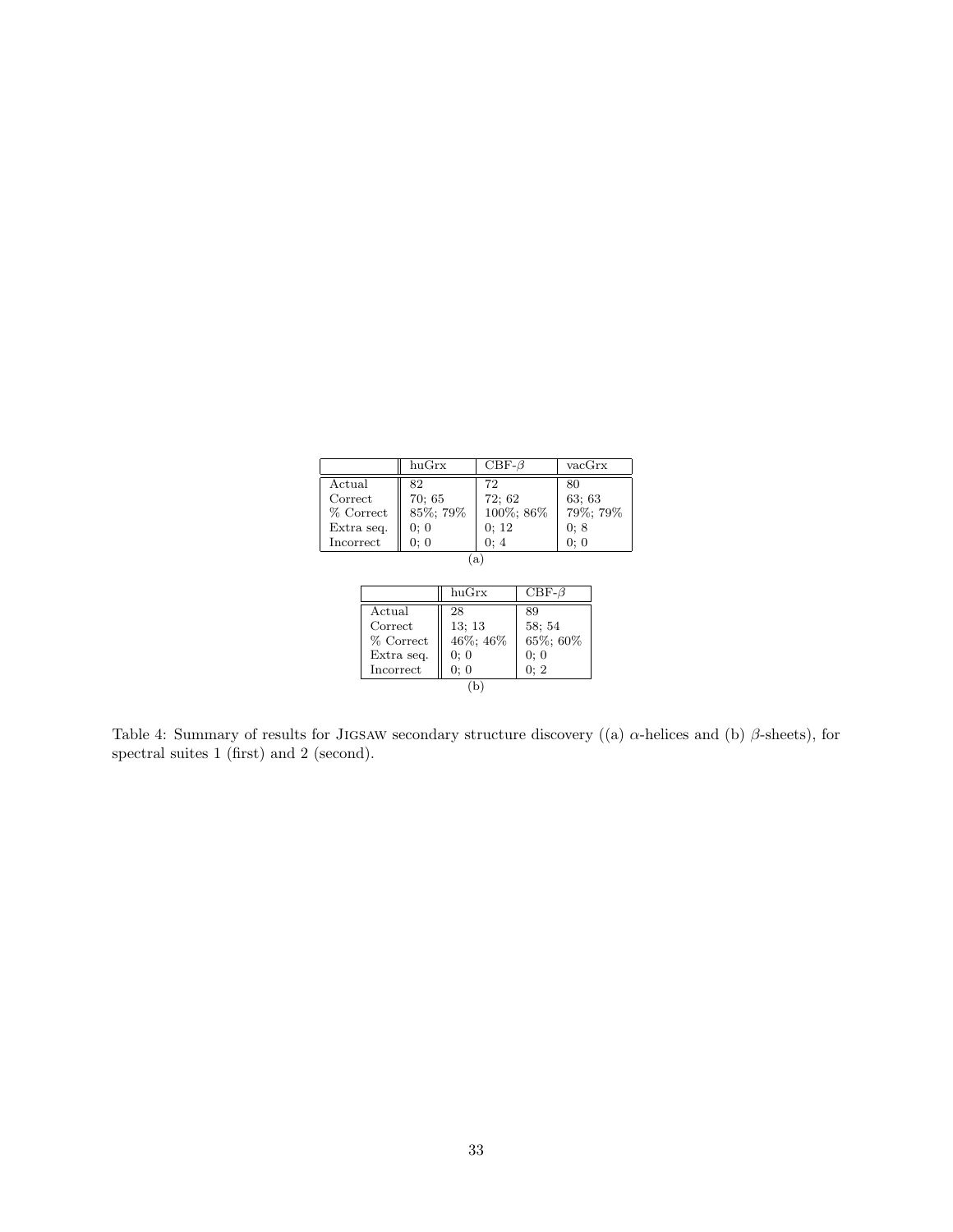|                       | huGrx | $CBF-\beta$ | vacGrx |  |
|-----------------------|-------|-------------|--------|--|
| Edges                 | 1312  | 2216        | 807    |  |
| Fragments             | 72    | 95          | 64     |  |
| Root fragments        | 36    | 30          | 13     |  |
| Fragment sequences    | 147   | 186         | 203    |  |
| 2ary structure graphs | 647   | 17279       | 671    |  |
| a                     |       |             |        |  |

|                       | huGrx | $CBF-\beta$ |  |  |
|-----------------------|-------|-------------|--|--|
| Edges                 | 1312  | 2216        |  |  |
| Fragments             | 277   | 1611        |  |  |
| Root fragments        | 2     | 101         |  |  |
| Fragment sequences    | 9     | 527         |  |  |
| 2ary structure graphs | 9     | 6287        |  |  |
|                       |       |             |  |  |

Table 5: Combinatorics of JIGSAW secondary structure discovery for (a)  $\alpha$ -helices and (b)  $\beta$ -sheets.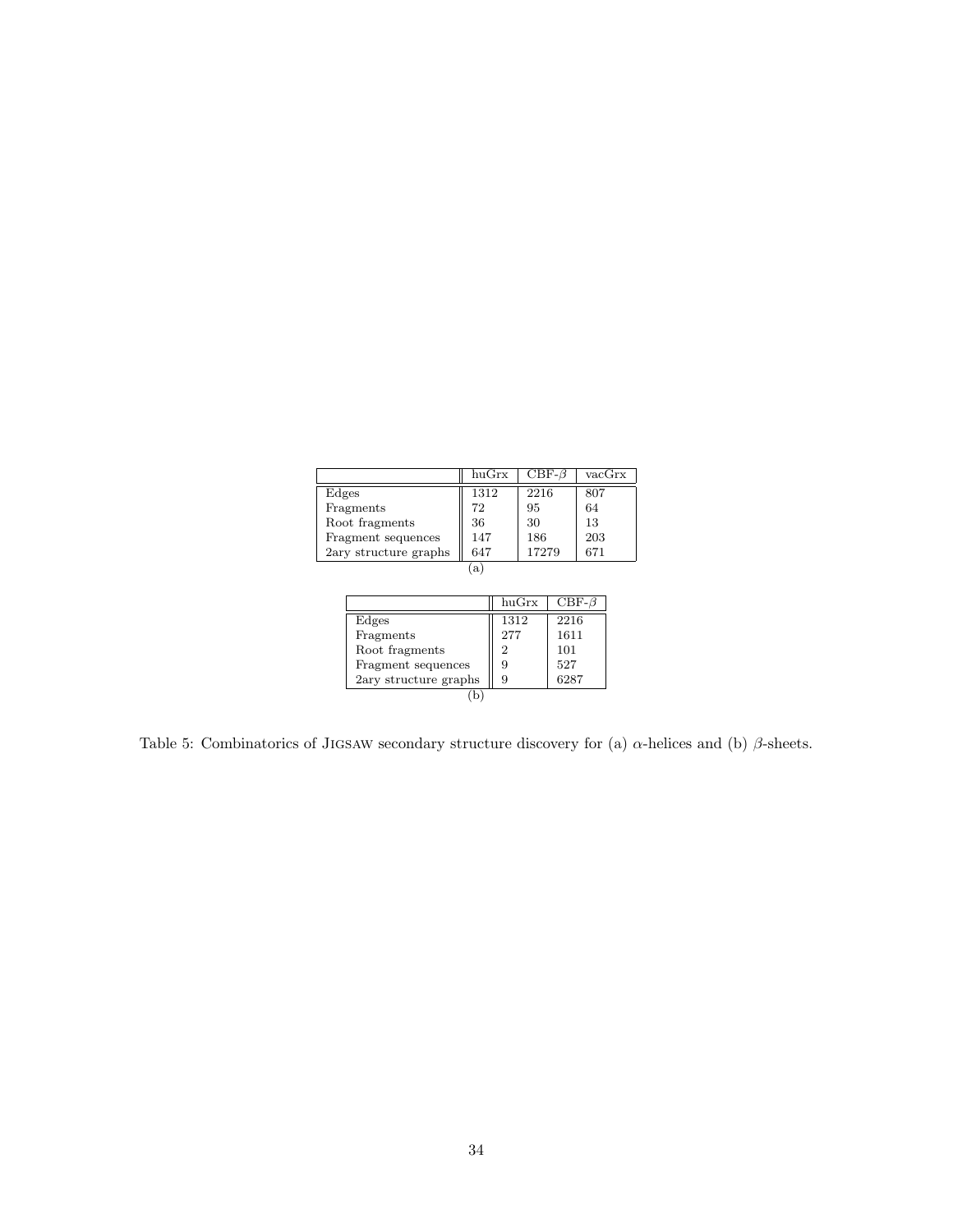| Sequence               | Simulated |                   | Experimental |                         |
|------------------------|-----------|-------------------|--------------|-------------------------|
|                        | Rank      |                   | Rank         |                         |
| $\alpha_1:10-16$       |           | $9 \cdot 10^{4}$  | 1            | $3\cdot\overline{10^2}$ |
| $\alpha_2:18-23$       |           | $2\cdot 10^4$     | 17           | $4 \cdot 10^{-6}$       |
| $\alpha_3:34-36$       |           | $4\cdot 10^1$     | 3            | $7 \cdot 10^{-2}$       |
| $\alpha_4$ :43-52      |           | $1\cdot 10^{13}$  |              | $2 \cdot 10^{4}$        |
| $\alpha_5:131-140$     |           | $7 \cdot 10^{14}$ |              | $1 \cdot 10^{19}$       |
| $\beta_{1,1}:27-31$    |           | $4 \cdot 10^3$    | 5            | $3 \cdot 10^{-2}$       |
| $\beta_{1,2}$ :55-60   |           | $2\cdot 10^6$     |              | $2\cdot 10^4$           |
| $\beta_{1,3}$ :65-68   |           | $2 \cdot 10^{1}$  |              | $1 \cdot 10^3$          |
| $\beta_{2,1}$ :96-104  |           | $2\cdot 10^1$     |              | $7 \cdot 10^2$          |
| $\beta_{2,2}$ :108-117 |           | $4 \cdot 10^{10}$ | 11           | $3 \cdot 10^{-5}$       |
| $\beta_{2,3}:122-130$  |           | $3 \cdot 10^4$    | 5            | $1 \cdot 10^{-1}$       |

Table 6: Fingerprint-based alignment results for  $\alpha$ -helices and  $\beta$ -strands of CBF- $\beta$ , with both simulated and experimental TOCSY data.  $\rho$  indicates the relative score of the alignment — relative to either the best alignment, if the correct one is not best, or else to the second-best alignment.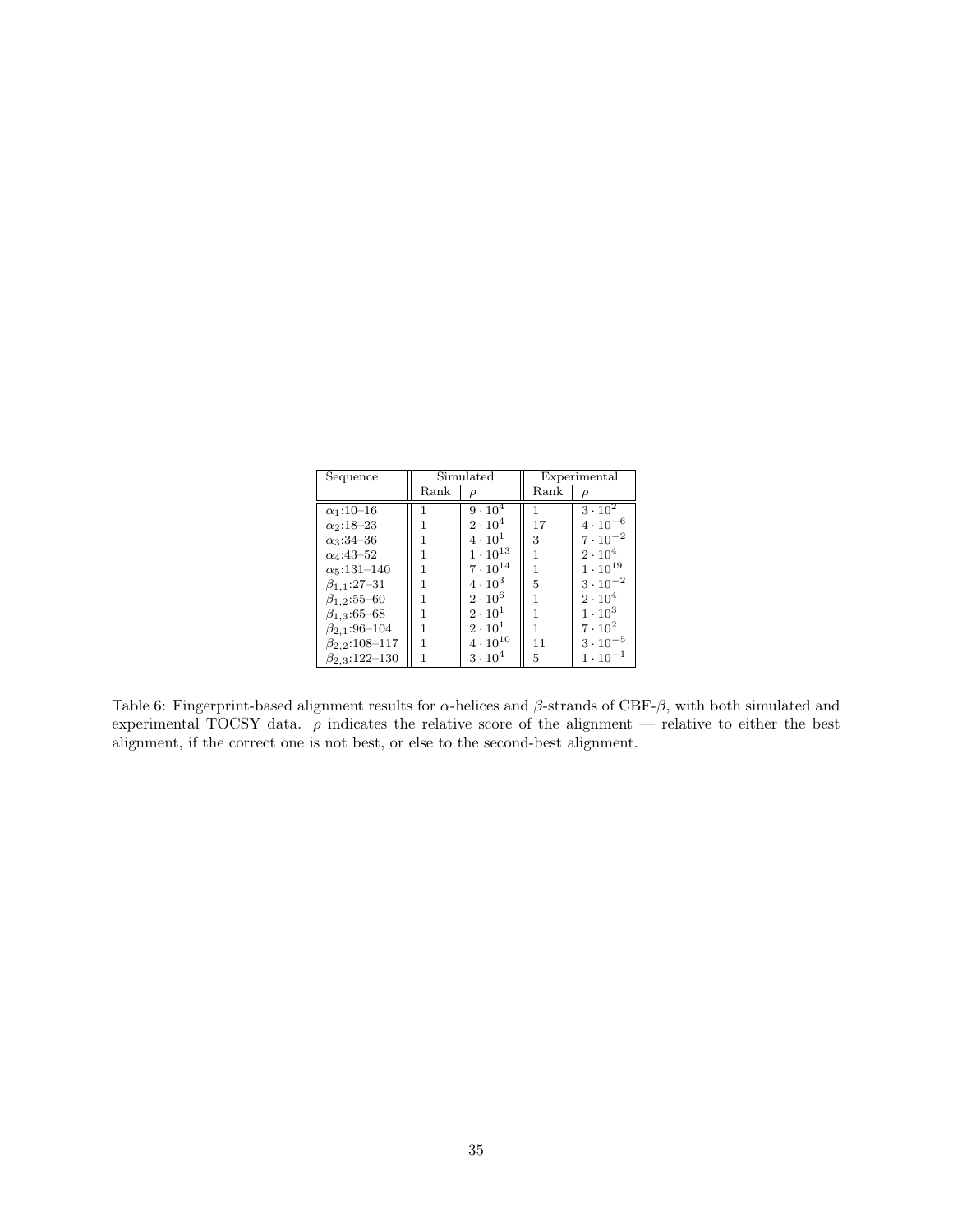| Sequence                      | Simulated |                   | Experimental                |                   |
|-------------------------------|-----------|-------------------|-----------------------------|-------------------|
|                               | Rank      |                   | Rank                        |                   |
| $\alpha_1$ :4-9               |           | $7 \cdot 10^{7}$  |                             | $1 \cdot 10^{5}$  |
| $\alpha_2$ :25-34             |           | $5\cdot10^{17}$   |                             | $8 \cdot 10^6$    |
| $\alpha_3:54-65$              |           | $1 \cdot 10^{16}$ |                             | $9 \cdot 10^{13}$ |
| $\alpha_4$ :83-91             |           | $4\cdot10^5$      |                             | $2\cdot 10^4$     |
| $\alpha$ <sub>5</sub> :94-100 |           | $2 \cdot 10^7$    | $\mathcal{D}_{\mathcal{L}}$ | $2 \cdot 10^{-1}$ |
| $\beta_{1,1}:43-47$           |           | $1 \cdot 10^3$    | 3                           | $7 \cdot 10^{-3}$ |
| $\beta_{1,2}$ :15-19          |           | $2 \cdot 10^3$    |                             | $3 \cdot 10^3$    |
| $\beta_{1,3}$ :72-75          |           | $1\cdot 10^3$     | 4                           | $2\cdot10^{-2}$   |
| $\beta_{1,4}$ :78-80          | 2         | $2 \cdot 10^{-1}$ |                             | $4 \cdot 10^{-2}$ |

Table 7: Fingerprint-based alignment results for  $\alpha$ -helices and  $\beta$ -strands of huGrx, with both simulated and experimental TOCSY data.  $\rho$  indicates the relative score of the alignment — relative to either the best alignment, if the correct one is not best, or else to the second-best alignment.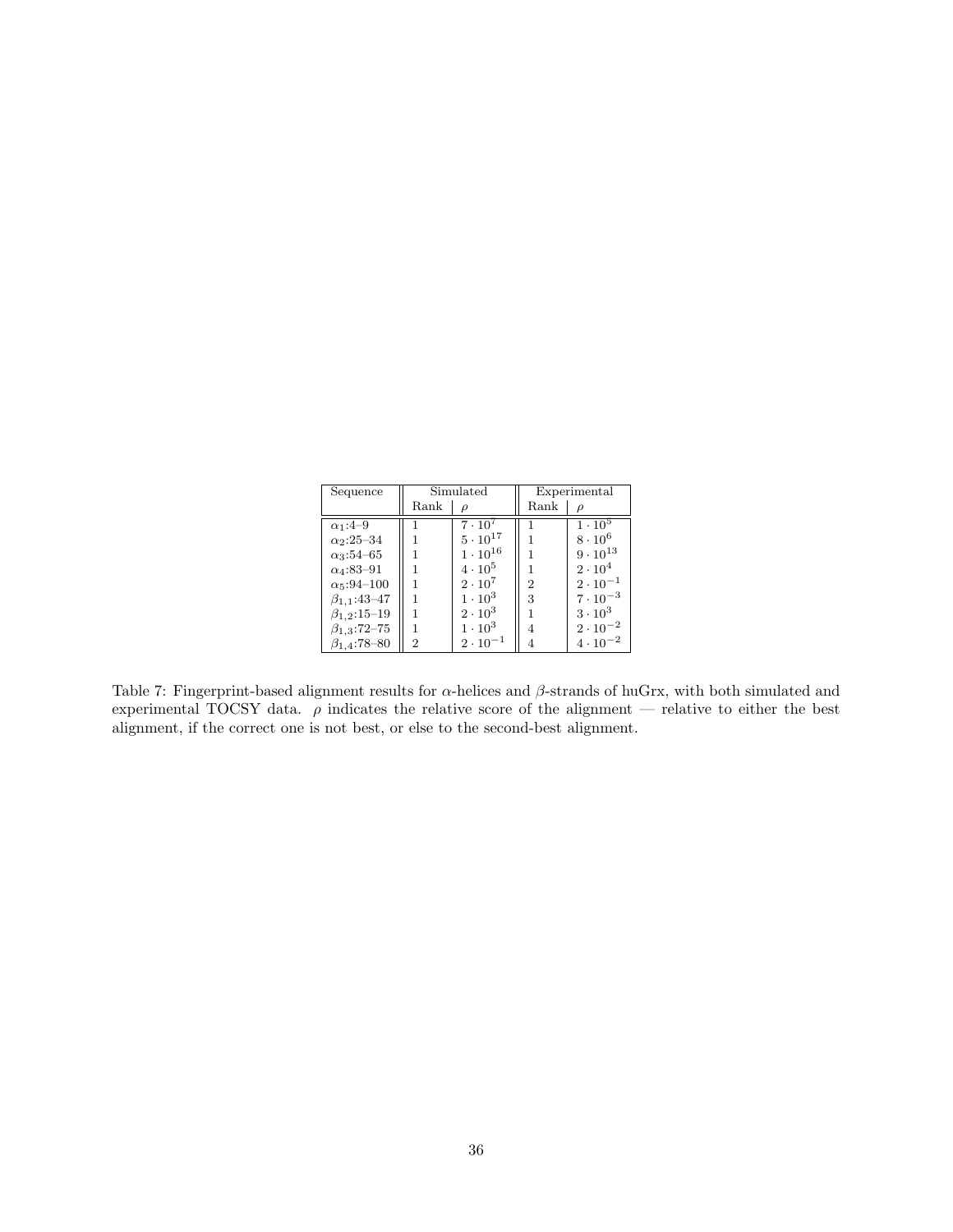| Sequence              | Simulated |                   | Experimental  |                   |
|-----------------------|-----------|-------------------|---------------|-------------------|
|                       | Rank      |                   | Rank          |                   |
| $\alpha_1:3-8$        |           | $2 \cdot 10^{10}$ | 5             | $3 \cdot 10^{-2}$ |
| $\alpha_2$ :25-34     |           | $1 \cdot 10^{11}$ | $\mathcal{D}$ | $3 \cdot 10^{-1}$ |
| $\alpha_3:54-63$      |           | $1 \cdot 10^{32}$ |               | $2\cdot 10^3$     |
| $\alpha_4$ :83-91     |           | $7 \cdot 10^{13}$ | 4             | $5 \cdot 10^{-3}$ |
| $\alpha_5:94-101$     |           | $1 \cdot 10^5$    | 3             | $2 \cdot 10^{-2}$ |
| $\beta_{1,1}:42 - 47$ |           | $4 \cdot 10^{1}$  |               | $2 \cdot 10^{1}$  |
| $\beta_{1,2}$ :14-20  |           | $3 \cdot 10^3$    | 15            | $3 \cdot 10^{-8}$ |
| $\beta_{1,3}$ :72-74  |           | $4 \cdot 10^2$    | 10            | $5\cdot10^{-4}$   |
| $\beta_{1,4}$ :78-80  | 12        | $2 \cdot 10^{-3}$ |               | $1 \cdot 10^3$    |

Table 8: Fingerprint-based alignment results for  $\alpha$ -helices and  $\beta$ -strands of vacGrx, with both simulated and experimental TOCSY data.  $\rho$  indicates the relative score of the alignment — relative to either the best alignment, if the correct one is not best, or else to the second-best alignment.